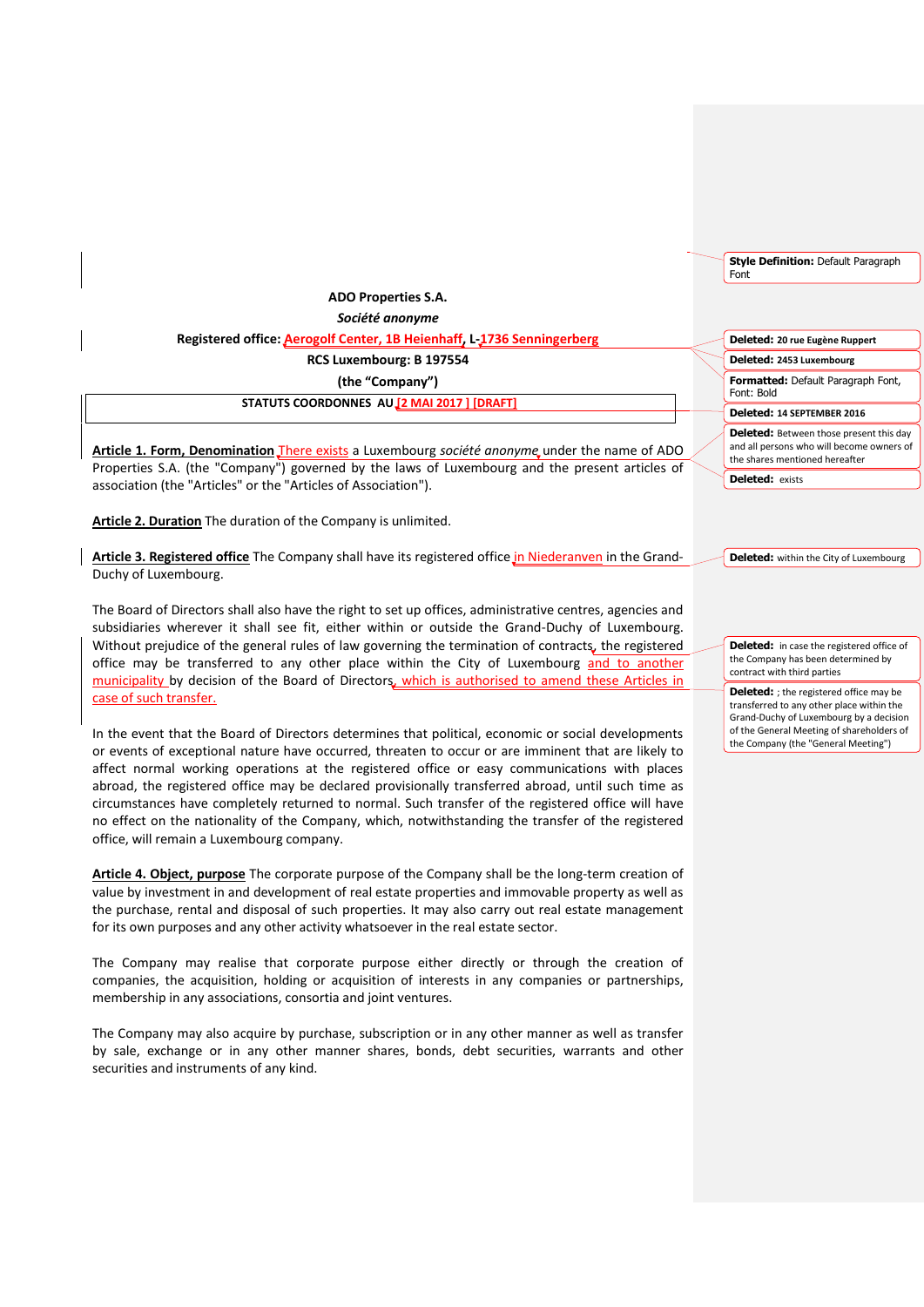The Company may borrow in any form including by way of public offer of securities. It may issue, shares, notes, bonds and debentures and any kind of debt and/or equity securities. The Company may lend funds including the proceeds of any borrowings and/or issues of debt securities to affiliated and group companies. It may also give guarantees and grant securities in favour of third parties to secure its obligations or the obligations of its affiliated and group companies. The Company may further pledge, transfer, encumber or otherwise create security over all or over some of its assets.

The Company may engage independent attorneys, accountants, consultants, advisors, appraisers, and such other persons as the Company may deem necessary or advisable;

The Company may generally employ any techniques and instruments relating to its investments for the purpose of their efficient management, including techniques and instruments designed to protect the Company against credit, currency exchange, interest rate risks and other risks.

The Company may carry out any commercial and/or financial transactions with respect to the direct or indirect investments in movable and immovable property, including real estate property and including but not limited to acquiring, owning, hiring, letting, leasing, renting, dividing, draining, reclaiming, developing, improving, cultivating, building on, selling or otherwise alienating, mortgaging, pledging or otherwise encumbering movable or immovable property, and it may otherwise deal in the assets or businesses underlying the Company's direct or indirect investments and engage in all such activities and transactions as the Company may deem necessary, advisable or incidental to the carrying out of any of the foregoing objects and purposes in this Article 4.

The above description is to be understood in the broadest senses and the above enumeration is not limiting.

**Article 5. Share Capital** The issued capital of the Company is set at fifty-four thousand six hundred and eighty-four Euro (EUR 54,684) represented by forty-four million one hundred thousand (44,100,000) dematerialised shares without a nominal value (the "**Shares**"), all of said Shares being fully paid up.

The authorised capital of the Company is set at seven hundred and fifty million Euros (750,000,000) without nominal value. The authorisation to issue Shares thereunder is valid for a period ending five (5) years from the date of the publication of the resolution creating the authorised capital in the official gazette of Luxembourg (unless amended or extended by the general meeting of shareholders (the "General Meeting").).

The Board of Directors or delegate(s) duly appointed by the Board of Directors, may from time to time issue such shares within the authorised share capital at such times and on such terms and conditions, including the issue price, as the Board of Directors or its delegate(s) may in its or their discretion resolve and the Board of Directors is further authorised to arrange for a requisite change of these articles to reflect such increase. The Board of Directors is authorised to suppress, limit or waive any pre-emptive subscription rights of shareholders to the extent it deems advisable for any issues of shares within the authorised capital.

The Board of Directors is authorised to attribute existing shares or issue new shares to the following persons free of charge:

**Deleted:** un-issued

**Deleted:** after **Deleted:** these Articles **Deleted:** (Mémorial C. Recueil des Sociétés et Associations) (the "Mémorial")

**Deleted:** ).

**Deleted:** . In particular, without limitation, the Board of Directors may issue shares in favour of members of the Board of Directors, executives, employees, consultants of the Company and the group to which it belongs, directly or under the terms of option, incentive or similar plans approved by the Board of Directors.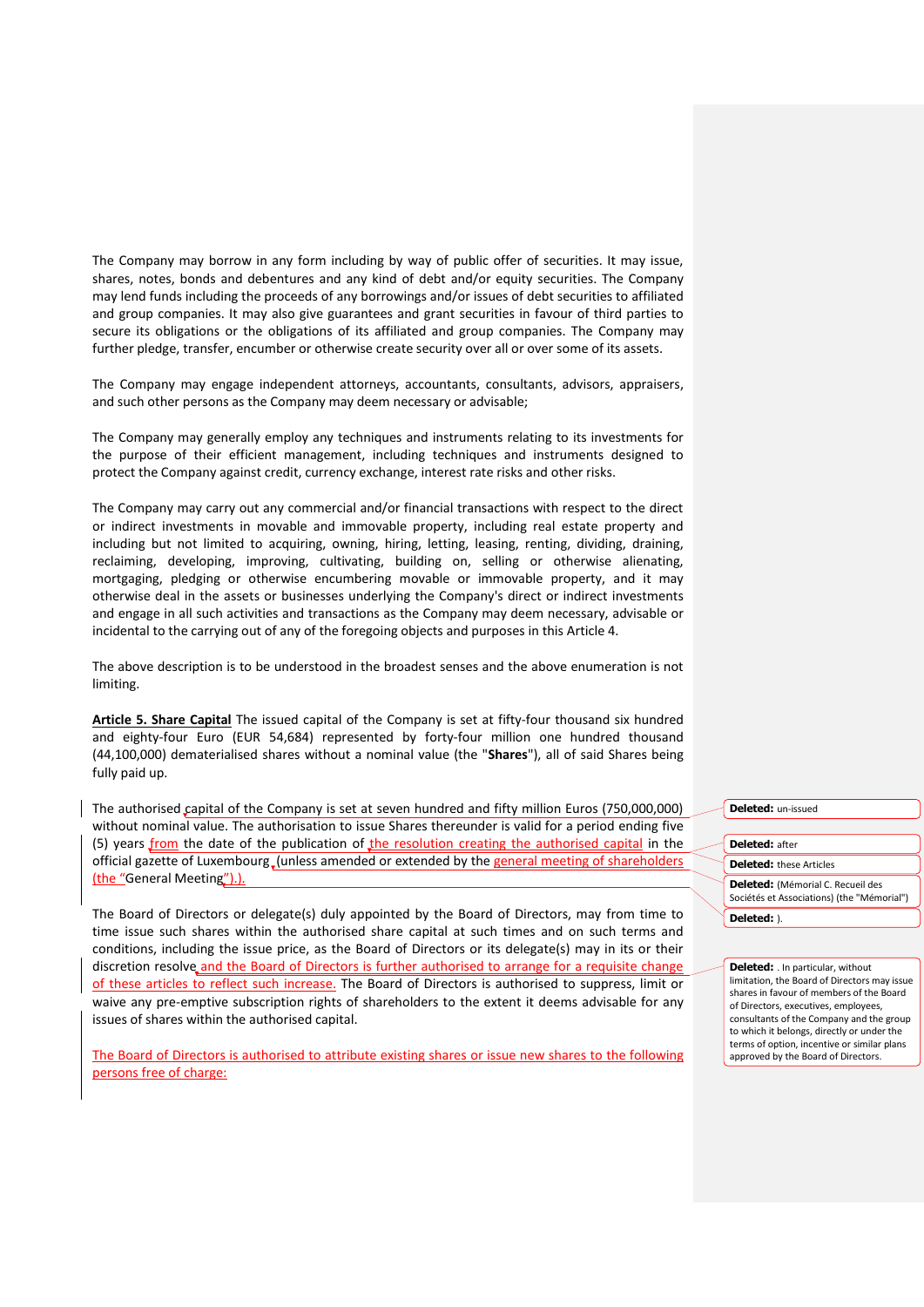- employees or a certain category of employees of the Company;
- employees of subsidiaries in which the Company holds directly or indirectly at least 10 per cent of capital or voting rights;
- employees of companies of which at least 50 per cent of the capital or voting rights are held directly or indirectly by a company that itself holds directly or indirectly at least 50 per cent of the capital of the Company;
- officers of the Company or of any of the companies mentioned above or certain categories of such officers.

The Board of Directors is authorised to determine the conditions and modalities of any attribution or issue of shares free of charge (including any required minimum holding period).

In addition, the issued and/or authorised capital of the Company may be increased or reduced one or several times by a resolution of the General Meeting adopted in compliance with the quorum and majority rules set by these Articles of Association or, as the case may be, by law for any amendment of these Articles of Association.

Subject to the provisions of law and these Articles, each shareholder shall have a preferential right of subscription in the event of the issue of new shares in return for contributions in cash. Such preferential right of subscription shall be proportional to the fraction of the capital represented by the shares held by each shareholder.

The preferential subscription right may be limited or cancelled by a resolution of the General Meeting in accordance with applicable law.

The Company may proceed to the repurchase of its own shares within the limits laid down by law.

The Company shall not issue fractional shares. The Board of Directors shall be authorised at its discretion to provide for the payment of cash in lieu of any fraction of a share.

The rights and obligations attached to the shares shall be identical except to the extent otherwise provided by the Articles of Association or by law.

In addition to the issued capital, there may be set up a premium account into which any premium paid on any share is transferred. The amount of the premium account may be used by the Board of Directors to provide for the payment of any Shares which the Company may repurchase from its shareholders, to offset any net realised losses, to make distributions to the shareholders in the form of a dividend or to allocate funds to the legal reserve.

The Company may, without limitation, accept equity or other contributions from existing shareholders without issuing any shares or other securities in consideration for the contribution and may credit the contributions to one or more accounts. Decisions as to the use of such accounts are to be taken by the Board of Directors subject to compliance with these Articles of Association and applicable law. For the avoidance of doubt, any such decision does not need to allocate to the contributor any amount contributed to such accounts.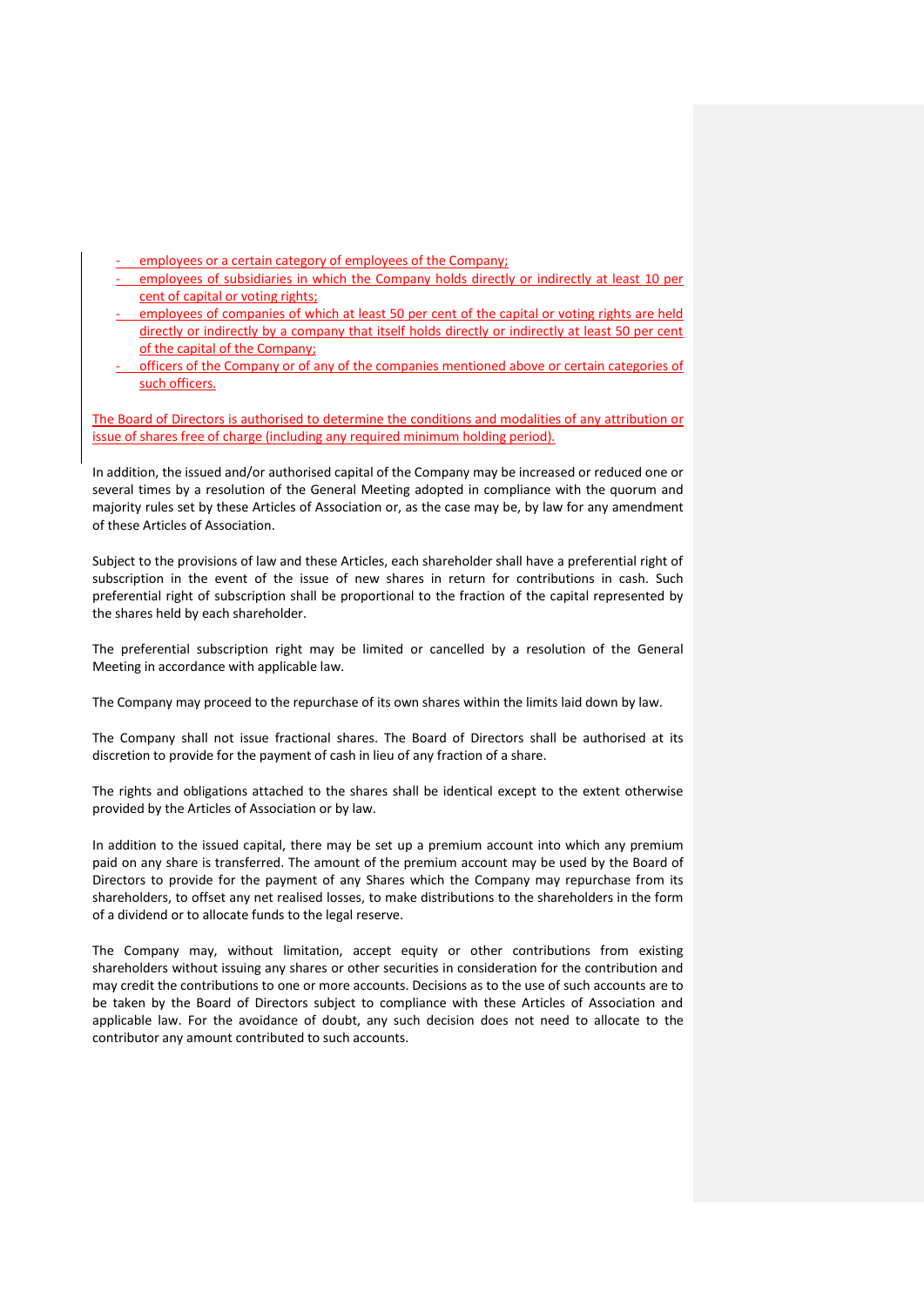**Article 6. Shares in dematerialised form** The Shares exist in dematerialised form ("titres dématérialisés") pursuant to Article 42bis of the Law of 10 August 1915 on commercial companies, as amended, and in accordance with the Dematerialisation Law. All future shares to be issued by the Company shall be in dematerialised form. All dematerialised shares will be registered via Lux CSD SA (the "Settlement Organisation").

The dematerialised shares are only represented, and the ownership of such shares is only established by a record in the name of the shareholder in a securities account. The Settlement Organisation may issue or request the Company to issue certificates relating to dematerialised shares for the purpose of international circulation of securities.

The dematerialised shares issued by the Company shall be recorded at all times in the single securities issuance account of the Settlement Organisation, which shall indicate the identification elements of these dematerialised shares, the quantity issued and any subsequent changes.

To allow the account keepers or, where applicable, the foreign account keepers to exercise their associational rights and their rights of action against the Company or third parties, they shall issue certificates to their account holders in exchange for written certification by the latter that they hold the shares concerned for own account or act pursuant to a right granted by the holder of the share rights. Reference shall be made of it on the certificate.

The shares are freely transferable in accordance with the legal requirements for dematerialised shares. The Board of Directors may, however, impose transfer restrictions for Shares that are registered, listed, quoted, dealt in or have been placed in certain jurisdictions in compliance with the requirements applicable therein.

The transfer of a dematerialised share occurs by book entry (virement de compte à compte).

For the purposes of identifying the shareholders, the Company may, at its expense, request from the Settlement Organisation the name or the denomination, nationality, date of birth or date of incorporation and the address of the holders of the shares in its books which immediately confers or may confer in the future voting rights at the Company's general meetings of the shareholders, together with the number of shares held by each of them and, where applicable, the limits the shares may be subject to. The Settlement Organisation shall provide the Company with the identification data in its books on the holders of the securities accounts in its books and the number of shares held by each of them.

The same information on the shareholders for own account shall be gathered by the Company through the account holders, whether from Luxembourg or abroad, who have a securities account with the Settlement Organisation.

The Company may request the persons indicated on the lists given to it to confirm that they hold the shares for own account.

When a person who holds an account with the Settlement Organisation or an account keeper or a foreign account keeper does not communicate the information requested by the Company in accordance with article 17 of the Luxembourg law of 6 April 2013, within two months as from the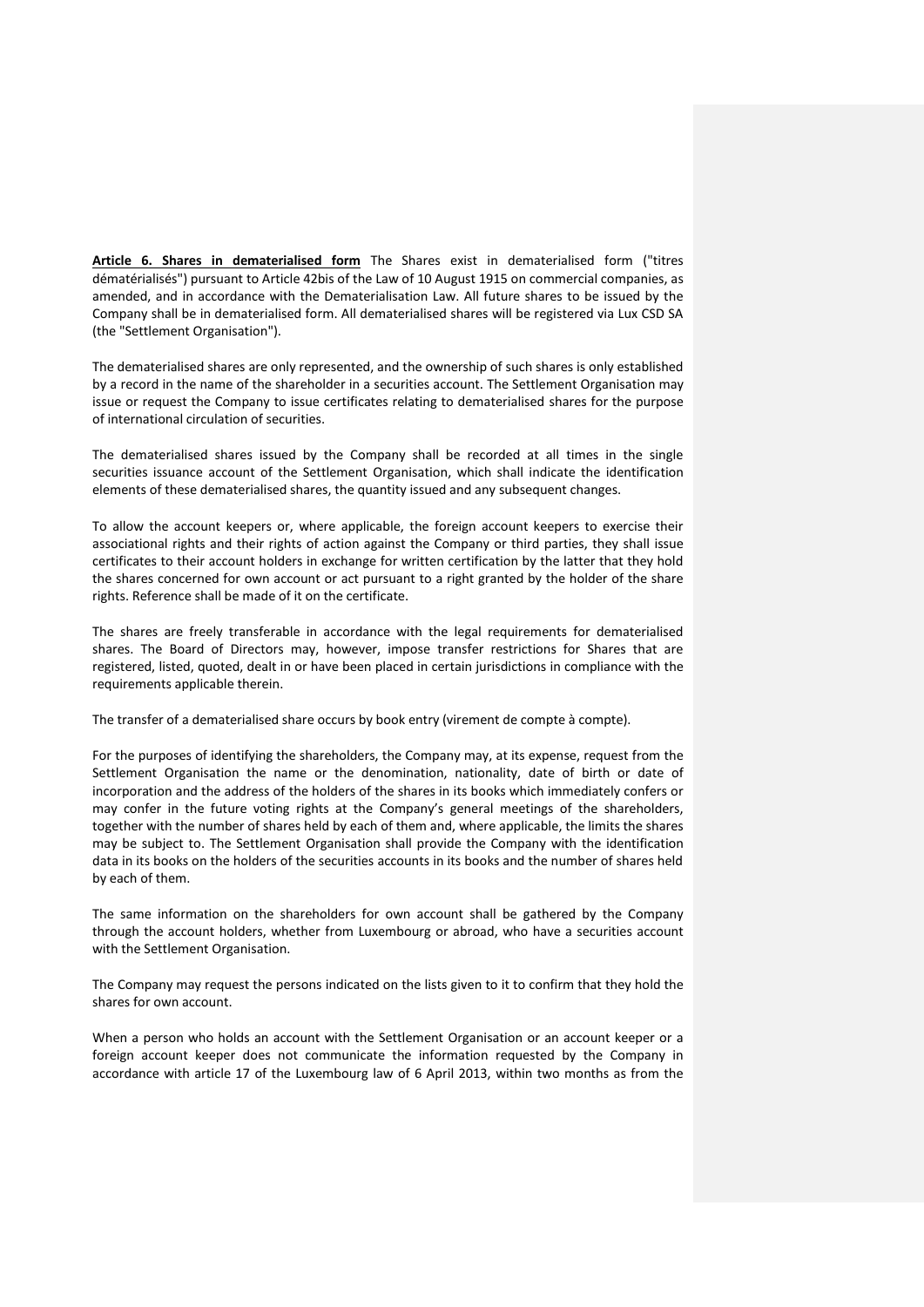request or, if he communicated incomplete or erroneous information relating to his quality or the quantity of the shares held by him, the Company may suspend until settlement the voting rights up to the amount of the shares for which the information requested was not received.

The Company will recognise only one holder per share. In case a share is held by more than one person, the persons claiming ownership of the share will be required to name a single proxy to represent the share vis-à-vis the Company. The Company has the right to suspend the exercise of all rights attached to such share until one person has been appointed in this way. The same rule shall apply in the case of a conflict between a pledgor and a pledgee. However, where a share is held by more than one person, each such person shall have the rights set out in Article 73 of the law of 10 August 1915 on commercial companies, as amended from time to time.

The Company shall make payments, by way of dividends or otherwise, in cash, shares or other assets only into the hands of the Settlement Organisation and that payment shall release the Company from any and all obligations for such payment.

**Article 7. Voting rights** Each share shall entitle the holder to one vote at all General Meetings subject to the provisions of applicable law.

Each shareholder may in relation to the shares held by it agree either temporarily or permanently not to exercise all or any part of its voting right. Such a waiver binds the waiving shareholder and engages the Company from the time of notification of the decision.

**Article 8. Board of Directors** The Board of Directors of the Company shall be composed of at least one member as long as there is only one shareholder of the Company and if there is more than one shareholder, the Board of Directors shall be composed of at least three members. The Board of Directors shall be appointed by the General Meeting which determines the number, the duration of their mandate and the remuneration of the members of the Board of Directors.

The members are appointed for a duration which may not exceed six years. They can be removed at any time without justification by the General Meeting by a simple majority vote, irrespective of the number of shares present at such General Meeting.

In the event of a vacancy in the office of a member of the Board of Directors because of death, retirement, resignation, dismissal, removal or otherwise, the remaining members of the Board of Directors may fill such vacancy and appoint a successor to act until the next meeting of the General Meeting at which such appointment shall be confirmed by the General Meeting or at which the General Meeting may appoint another member of the Board of Directors.

The Board of Directors shall elect from among its ranks a chairman of the Board of Directors (the "Chairman of the Board of Directors") and, if the Board of Directors is composed of more than one member, an executive vice-chairman (the "Executive Vice-Chairman") and one or more deputy chairmen.

The Chairman of the Board of Directors shall preside at meetings of the Board of Directors. In his absence, the Executive Vice-Chairman or one of the deputy chairmen of the Board of Directors shall take his place. In case of a parity of votes the vote of the Chairman shall be decisive.

**Deleted:** be entitled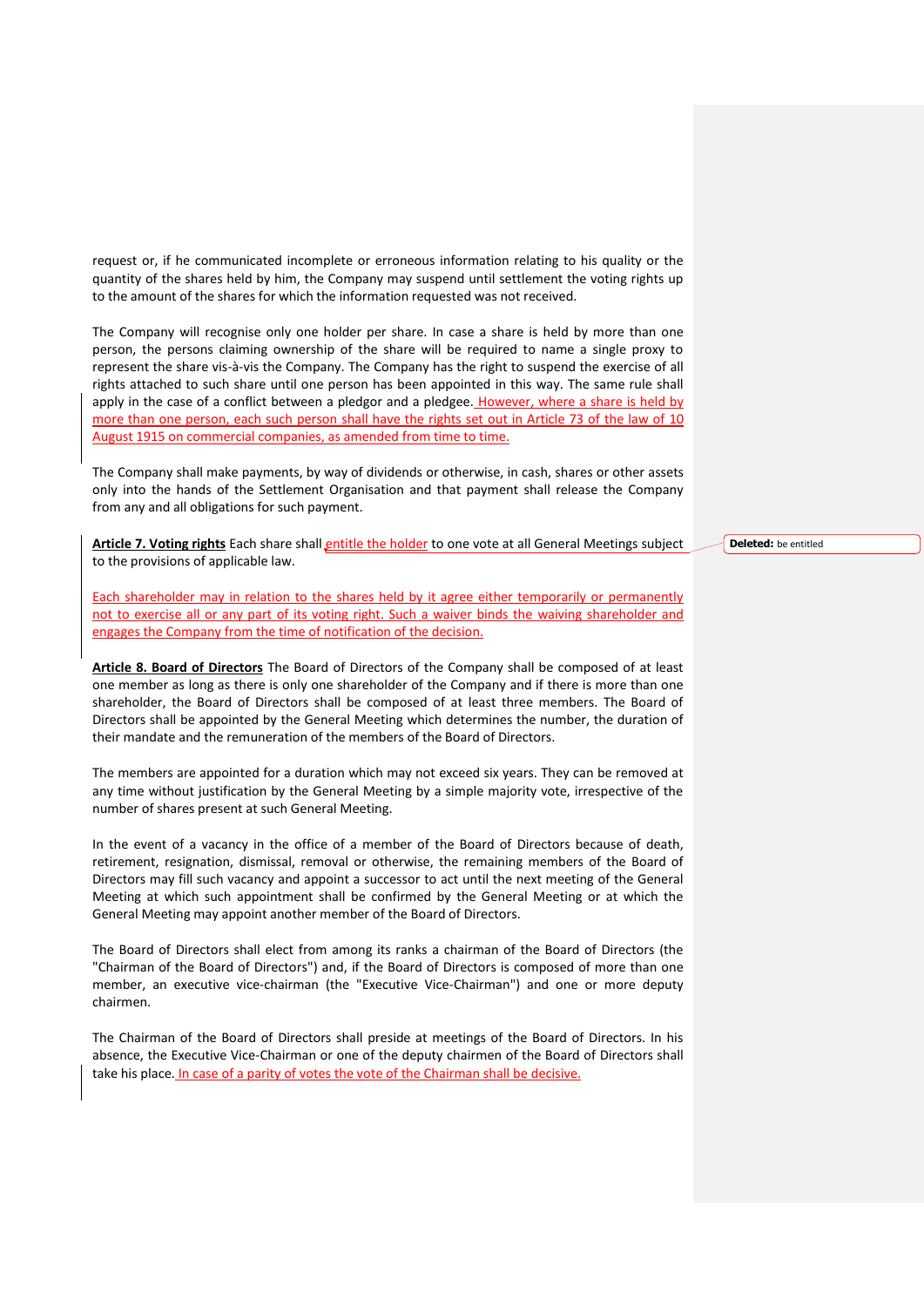The Board of Directors convenes whenever required by the Company's affairs. The meetings shall be called by the Chairman of the Board of Directors or, in his absence, by the Executive Vice-Chairman or one of the deputy chairmen of the Board of Directors. Furthermore, the Board of Directors shall be convened if so requested by any member of the Board of Directors.

The meetings of the Board of Directors shall be held in Luxembourg at the location and the time indicated in the convening notice unless the meetings need to be held abroad for exceptional reasons.

Except in an instance of urgency or for regularly scheduled meetings, the meetings of the Board of Directors shall be announced in writing at least five (5) days in advance. A convening notice may be dispensed with if all members of the Board of Directors consent.

The meetings of the Board of Directors and its committees may be held by using means of telecommunication (e.g. video or telephone conference) which are continuously on-line, enable the identification of the members taking part in the meeting and enable all persons taking part to communicate.

Each member of the Board of Directors may mandate another member of the Board of Directors in writing to represent him. Each member may represent one or more of his colleagues.

The validity of deliberations made or resolutions passed by the Board of Directors is subject to a majority of the members of the Board of Directors being present or represented.

The resolutions of the Board of Directors are passed by simple majority of the members of the Board of Directors that are present or represented at the meeting.

Resolutions by the Board of Directors can also be adopted in the form of circular resolutions with identical contents which are signed by all of the members of the Board of Directors on one single copy or in counterparts.

The resolutions passed by the Board of Directors shall be recorded in minutes to be signed by at least two members of the Board of Directors present at the respective meeting (or by the member of the Board of Directors if there is only one member of the Board of Directors). Minutes signed separately by members of the Board of Directors shall establish valid and binding minutes when combined into one document.

Copies or extracts of minutes to be submitted in court or elsewhere are to be signed by the Chairman of the Board of Directors or two of its members (or by the member of the Board of Directors if there is only one member of the Board of Directors).

The management of the Company is incumbent on the Board of Directors; for this, it has the most extensive powers. Its competence extends to all legal acts which are not, expressly by law or these Articles of Association, the prerogative of the General Meeting. The Board of Directors may, in particular, purchase real estate directly or through intervening companies, issue bonds and other debt obligations, provide mortgages or other security, reduce or forgive debts and conclude settlements on behalf of the Company.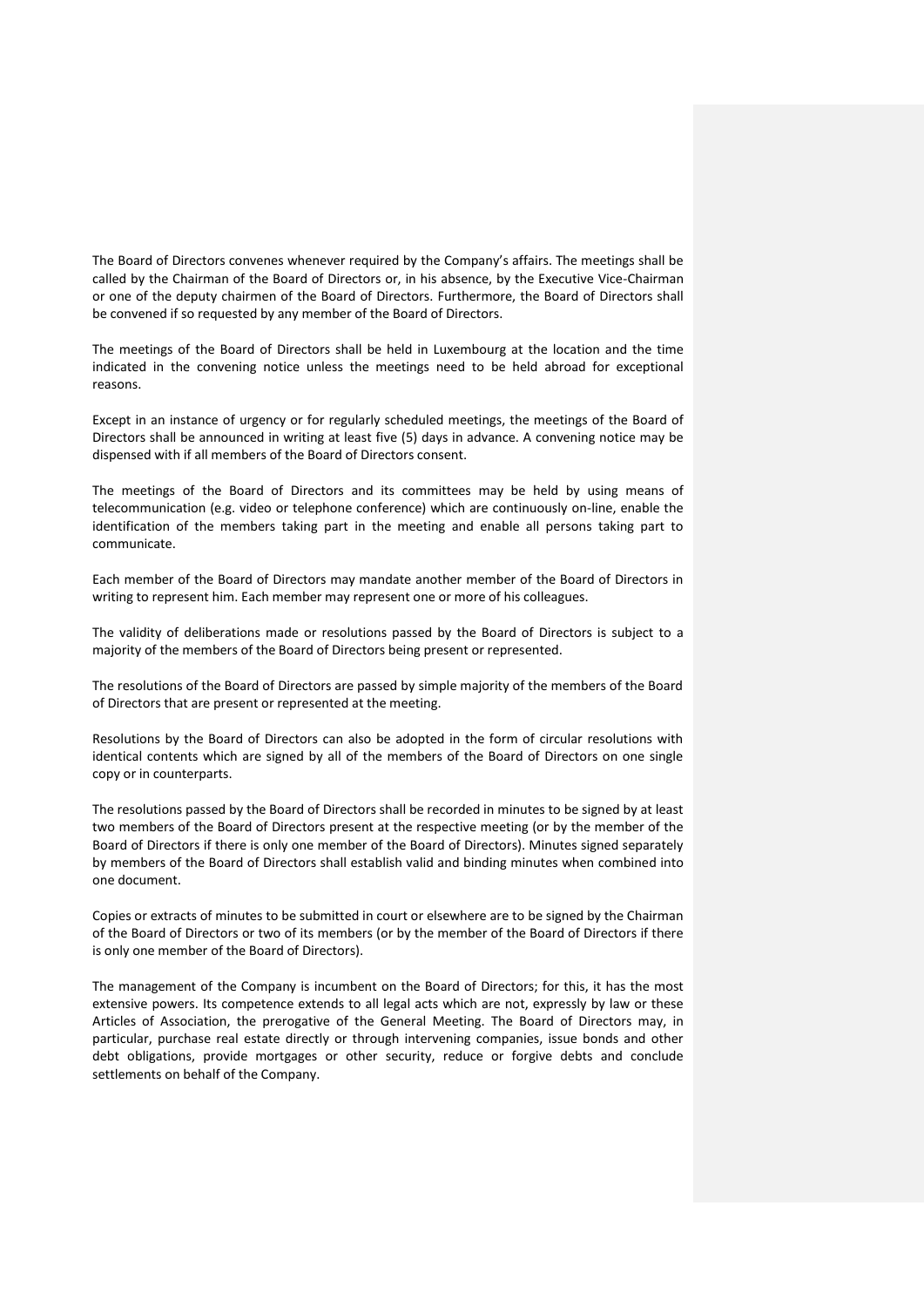The Board of Directors may delegate the daily management to one or more members of the Board of Directors or third persons who need not be shareholders and will be called daily manager(s) (the "Daily Manager"). The Board of Directors may revoke such delegation of any one or more Daily Managers at any time.

The Board of Directors may, under its supervision, delegate powers to a management committee or a general manager subject to such delegation not being made in respect of the strategy of the Company or the entirety of all the powers of the Board of Directors.

The Board of Directors may adopt internal rules in relation to the Company's management and change such internal rules from time to time.

The Board of Directors may, from among its ranks and/or external persons, constitute committees whose functions and powers are stipulated in rules of procedure for the respective committee. To the extent permitted by law, decision making powers of the Board of Directors may be transferred to such committees.

**Article 9. Binding Signature** The Company shall be bound by (i) the joint signatures of two members of the Board of Directors or (ii) by the sole or joint signature(s) of any person or persons to whom such signatory power shall have been delegated by the Board of Directors.

**Article 10. Conflicts of Interest** No member of the Board of Directors shall, solely as a result of being a member of the Board of Directors, be prevented from contracting with the Company, either with regard to his tenure of any office or business or as vendor, purchaser or in any other manner whatsoever, nor shall any contract or other transaction between the Company and any other corporation or entity or in which any member of the Board of Directors is in any way interested be affected or invalidated by the fact that any one or more of the members of the Board of Directors or officers of the Company is or are interested in such contract or transaction or is or are a member of the board of directors, officer or employee of such other corporation or entity. Any member of the Board of Directors or officer of the Company who serves as a member of the board of directors, officer or employee of any corporation or entity with which the Company shall contract or otherwise engage in business shall not solely by reason of such affiliation with such other corporation or entity be prevented from considering and voting or acting upon any matters with respect to such contract or other business.

No member of the Board of Directors who is so interested shall be liable to account to the Company or the shareholders for any remuneration, profit or other benefit realised by him by reason of the member of the Board of Directors holding that office or of the fiduciary relationship thereby established.

In the event that any member of the Board of Directors of the Company shall have any conflicting financial interest ("intérêt de nature patrimoniale opposé à celui de la société") within the meaning of article 57 of the law of 10 August 1915, as amended, on commercial companies in any transaction involving the Company, such member of the Board of Directors shall make known to the Board of Directors such conflicting interest and shall not consider or vote on such transaction, and such transaction and such member's interest therein shall be recorded and reported to the next succeeding General Meeting. These provisions do not apply if the decisions to be taken by the Board **Deleted:** 

**Deleted:** 60bis-18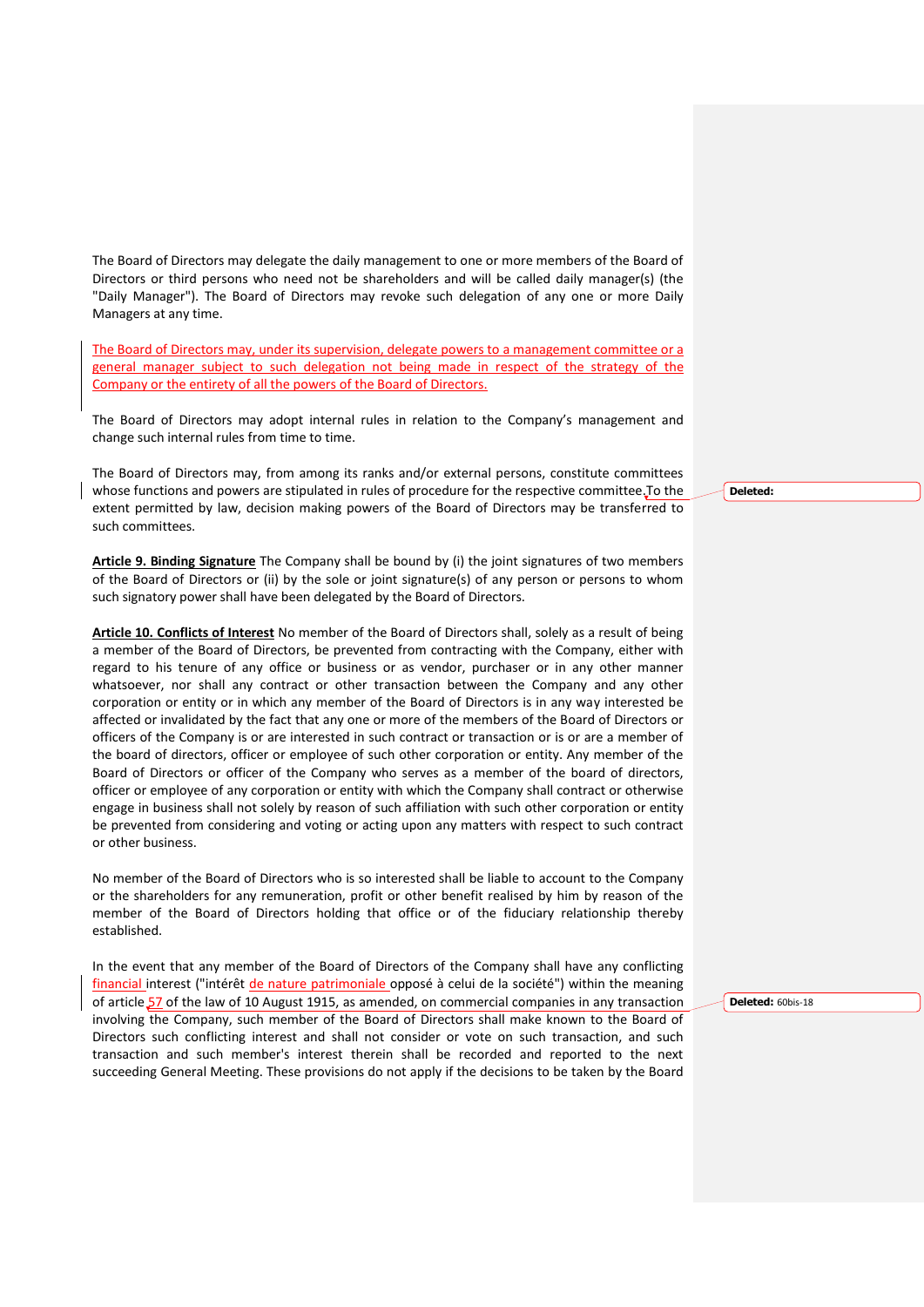of Directors concern routine business operations that are to be concluded under arm's length conditions.

If by reason of a conflict of interest the quorum or majority requirements for a vote on an agenda item is not met, the Board of Directors shall be able to refer the agenda item in question to the general meeting of shareholders for decision.

**Article 11. Indemnification of Members of the Board of Directors and Officers of the Company** Subject to the exceptions and limitations listed below:

1. Every person who is, or has been, a member of the Board of Directors or officer of the Company shall be indemnified by the Company to the fullest extent permitted by law against liability and against all expenses reasonably incurred or paid by him in connection with any claim, action, suit or proceeding with which he becomes involved in as a party or otherwise by virtue of him being or having been a member of the Board of Directors or officer and against amounts paid or incurred by him in the settlement thereof.

2. The words "claim", "action", "suit" or "proceeding" shall apply to all claims, actions, suits or proceedings (civil, criminal or otherwise including appeals) actual or threatened and the words "liability" and "expenses" shall include without limitation attorneys' fees, costs, judgements, amounts paid in settlement and other liabilities.

No indemnification shall be provided to any member of the Board of Directors or officer against any liability to the Company or its shareholders by reason of wilful misfeasance, bad faith, gross negligence or reckless disregard of the duties involved in the conduct of his office or in the event of a settlement, unless the settlement has been approved by a court of competent jurisdiction, by the General Meeting or by the Board of Directors. No indemnification will be provided for defending criminal proceedings in which that member of the Board of Directors or officer of the Company is convicted of an offence.

The right of indemnification herein provided shall be severable, shall not affect any other rights to which any member of the Board of Directors or officer may now or hereafter be entitled, shall continue as to a person who has ceased to be such member of the Board of Directors or officer and shall inure to the benefit of the heirs, executors and administrators of such a person. Nothing contained herein shall affect any rights to indemnification to which corporate personnel, including members of the Board of Directors and officers, may be entitled by contract or otherwise under law.

Expenses in connection with the preparation and representation of a defence of any claim, action, suit or proceeding of the character described in this Article shall be advanced by the Company prior to final disposition thereof upon receipt of any undertaking by or on behalf of the officer or member of the Board of Directors to repay such amount if it is ultimately determined that he or she is not entitled to indemnification under this Article.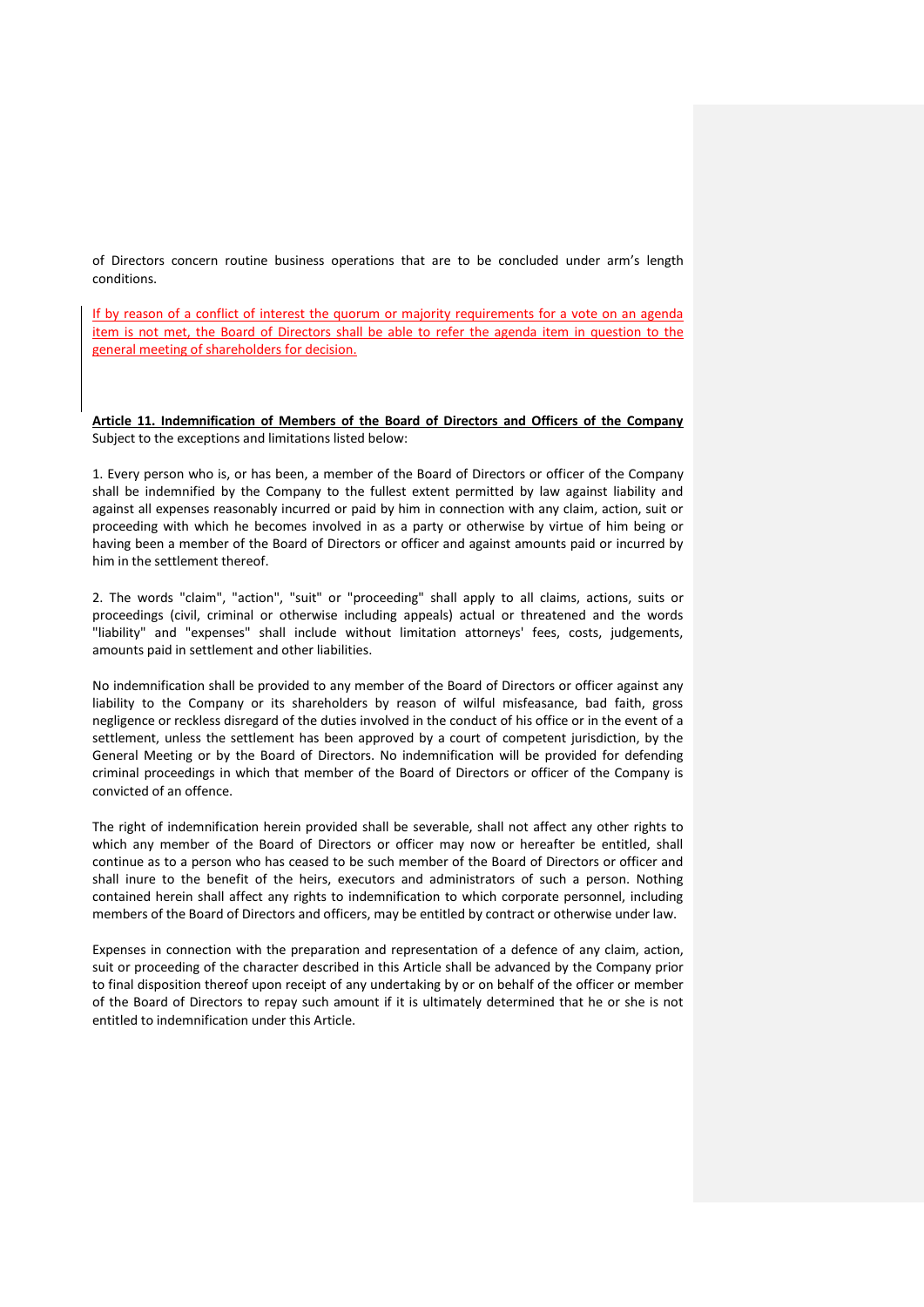**Article 12. General Meetings** Any duly constituted General Meeting shall represent all the shareholders of the Company. It shall have the widest powers to order, implement or ratify all acts connected with the Company's operations that are not conferred on the Board of Directors.

General meetings of the shareholders (other than the annual general meeting of the shareholders) may be called as often as the interest of the Company requires and be held at the Company's registered office in Luxembourg or any other place in the Grand Duchy of Luxembourg as may be specified in the respective convening notice of the meeting.

The Board is obliged to call a general meeting of the shareholders when a group of shareholders representing at least one-tenth of the issued and outstanding shares requests the convening of a general meeting of the shareholders in writing, indicating the agenda of the proposed meeting.

The convening notice is to be published at least thirty days before the day of the meeting in the (Recueil électronique des sociétés et associations) (the "RESA"), and a Luxembourg newspaper and in media which may reasonably be relied upon for the effective dissemination of information to the public throughout the European Economic Area, and which is accessible rapidly and on a nondiscriminatory basis. If a general meeting of the shareholders is adjourned for lack of quorum, provided that the convening requirements have been complied with and no new item has been added to the agenda, the thirty (30) day period is reduced to a seventeen (17) day period. The convening notices are communicated, in the time-frame stated in the preceding paragraphs, to directors and the approved statutory auditor (réviseur d'entreprises agréés). Such communication must be by mail unless the addressees have individually, expressly and in writing, accepted to receive the convening notice by another means of communication, the performance of this formality not needing to be justified.

The convening notice must, inter alia, contain the precise date and location of the general meeting of the shareholders and the proposed agenda. It must also set out the conditions for attendance and representation at the meeting.

The record date for General Meetings shall be the 14<sup>th</sup> day at midnight (24:00 hours) (Luxembourg time) before the date of the General Meeting (the "Record Date"). The holders of dematerialised shares are entitled to attend the general meetings and exercise their rights only if they hold the dematerialised shares at the latest at the Record Date. Shareholders shall notify the Company of their intention to participate in the General Meeting in writing by post or electronic means no later than the Record Date, indicated in the convening notice.

Amongst others, the convening notice and the documents required to be submitted to the shareholders in connection with a General Meeting shall be posted on the Company's corporate website from the date of the first publication of the General Meeting convening notice in accordance with Luxembourg law. Shareholders may upon request obtain a copy of the full, unabridged texts of the documents to be submitted to the general meeting of the shareholders by electronic means or at the registered office of the Company.

Shareholders holding individually or collectively at least 5% of the issued share capital of the Company (a) have the right to put items on the agenda of the General Meeting and (b) have the right to table draft resolutions for items included or to be included on the agenda of the General Meeting.

**Deleted:** Mémorial,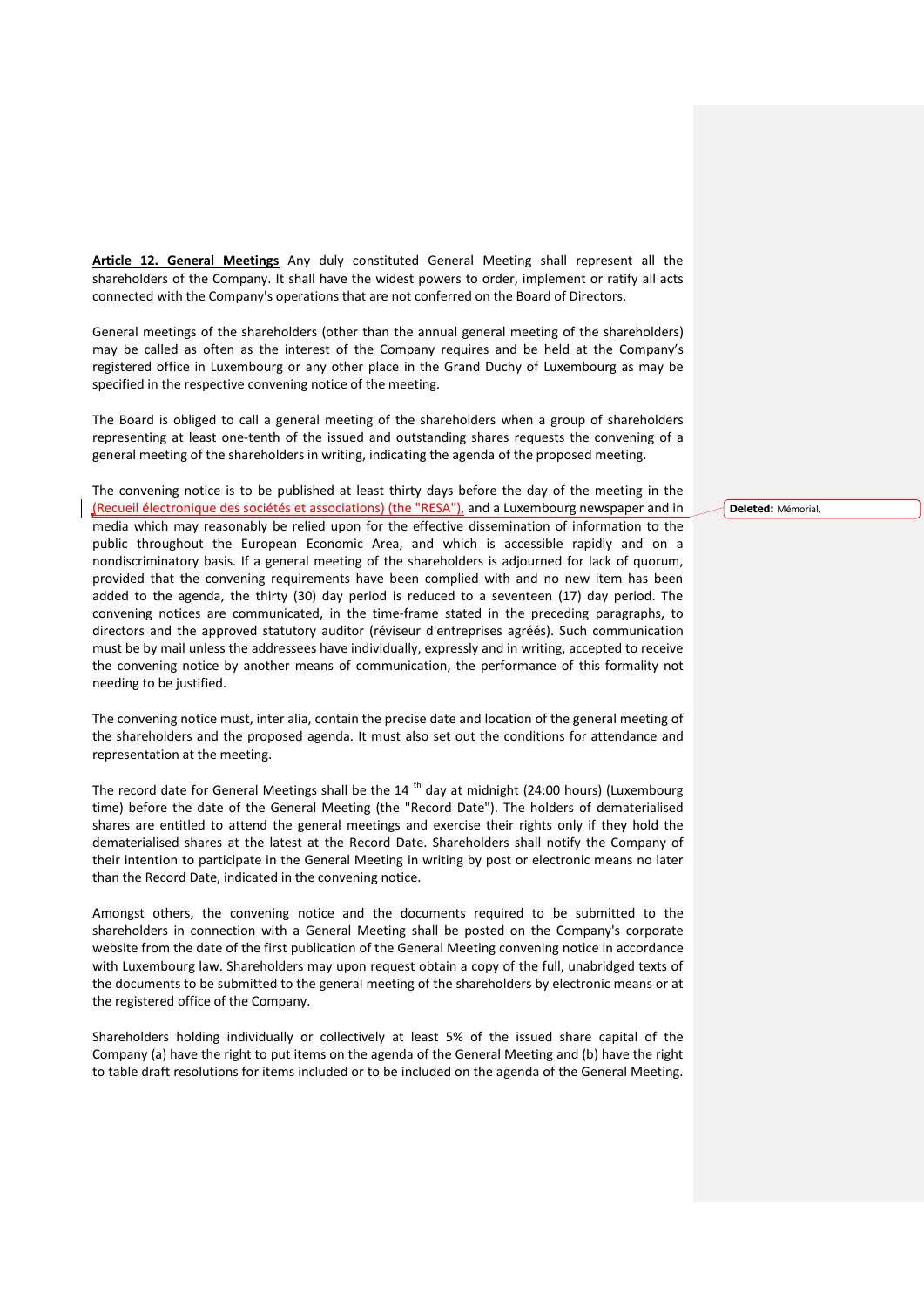Those rights shall be exercised by a request in writing which shall be submitted to the Company by postal services or electronic means. The request must be accompanied by a justification or a draft resolution to be adopted in the General Meeting and shall include the electronic or mailing address at which the Company can acknowledge receipt of the request. Any such request from shareholders must be received by the Company not later than on the 22 $^{\text{nd}}$  day prior to the date of the general meeting of the shareholders. General Meetings of shareholders shall be chaired by the Chairman of the Board of Directors or by the Executive Vice-Chairman. In the absence of the Chairman of the Board of Directors and the Executive Vice-Chairman, the General Meeting shall be presided over by the most senior member of the Board of Directors present.

Each shareholder may have himself represented at any General Meeting by giving a proxy in writing and notifying such appointment by post or by electronic means to the postal or electronic address indicated in the convening notice.

When organising a General Meeting, it may be decided to set up arrangements allowing shareholders to participate by electronic means by way, inter alia, of the following forms of participation: (i) real time transmission of the General Meeting; (ii) real time two-way communication enabling shareholders to address the General Meeting from a remote location; or (iii) a mechanism for casting votes, whether before or during the General Meeting, without the need to appoint a proxyholder physically present at the meeting.

It could also be decided that shareholders may vote from a remote location by correspondence, by means of a form provided by the Company including the following information:

- the name, address and any other pertinent information concerning the shareholder,

- the number of votes the shareholder wishes to cast, the direction of his or her vote, or his or her abstention,

- the form of the shares held,

- the agenda of the meeting including the draft resolutions,

- at the discretion of the Company, the option to vote by proxy for any new resolution or any modification of the resolutions that may be proposed during the meeting or announced by the Company after the shareholder's submission of the form provided by the Company,

- the period within which the form must be received by or on behalf of the Company, and

- the signature of the shareholder.

Once the voting forms are submitted to the Company, they can neither be retrieved nor cancelled, except that in case a shareholder has included a proxy to vote in the circumstances envisaged above, the shareholder may cancel such proxy or give new voting instructions with regard to the relevant items by written notice as described in the convening notice, before the date specified in the voting form.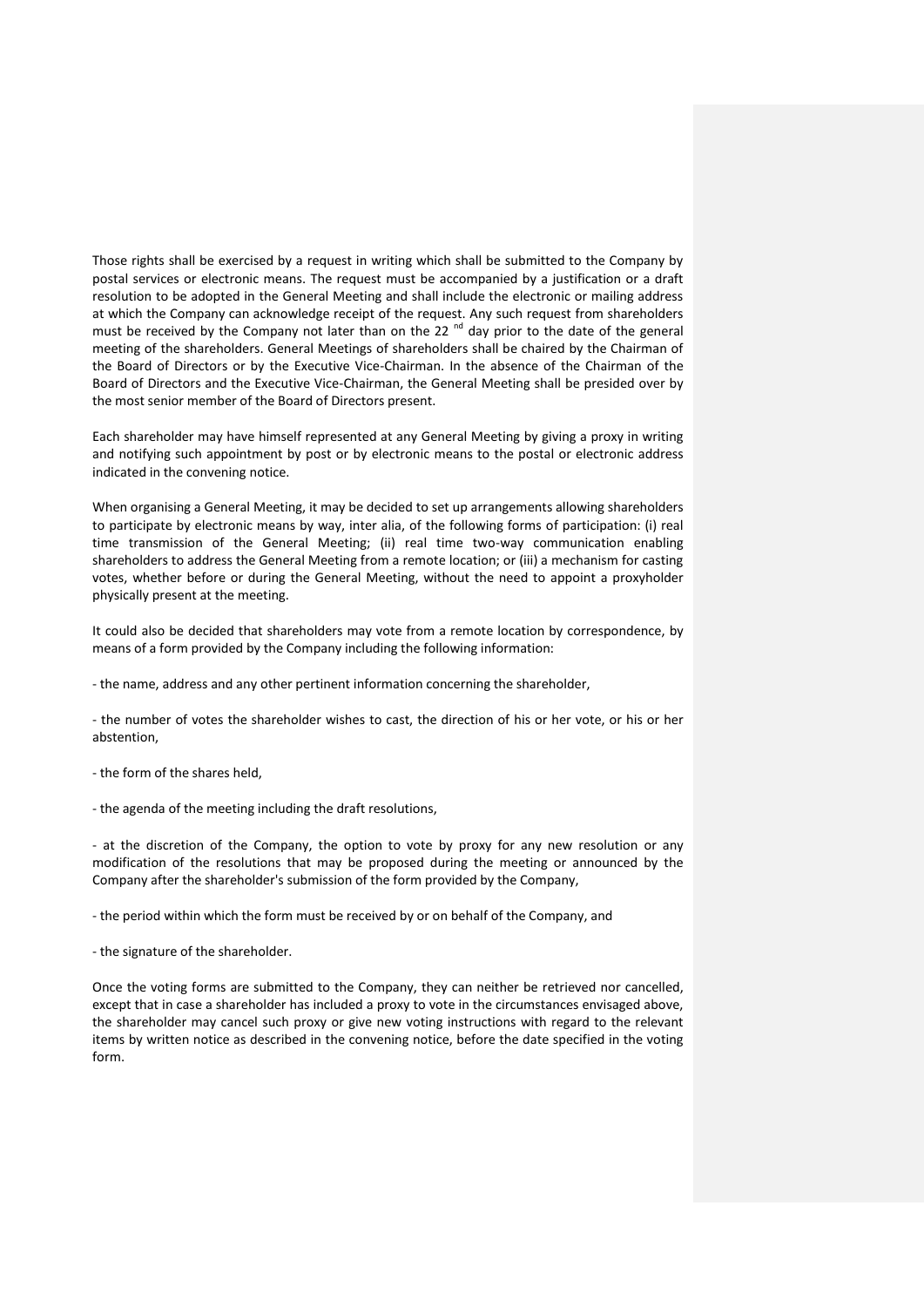Any shareholder who participates in a General Meeting of the Company by the foregoing means shall be deemed to be present, shall be counted when determining a quorum and shall be entitled to vote on all agenda items of the General Meeting.

The Company may adopt any regulations and rules concerning the participation of shareholders at General Meetings in accordance with Luxembourg law including with respect to ensuring the identification of shareholders and proxyholders and the safety of electronic communications.

In the event that all the shareholders are present or represented at a General Meeting and declare that they have been informed of the agenda of the General Meeting, the General Meeting may be held without prior notice of meeting.

**Article 13. Annual General Meeting of Shareholders** The Annual General Meeting of Shareholders shall be held in accordance with Luxembourg law within six months of the end of the Company's financial year at the Company's registered office or at any other place in the Grand-Duchy of Luxembourg indicated in the convening notice.

Following the approval of the annual accounts and consolidated accounts, the General Meeting shall decide by special vote on the discharge of the liability of the members of the Board of Directors. General meetings of shareholders other than the Annual General Meeting may be held on the dates, at the time and at the place indicated in the notice of meeting.

**Article 14. Majority and quorum at the General Meeting** At any General Meeting, other than an extraordinary General Meeting convened for the purpose of amending the Company's Articles of Association or voting on resolutions whose adoption is subject to the quorum and majority requirements for amendment of the Articles of Association, no quorum is required and resolutions shall be adopted, irrespective of the number of shares represented, by a simple majority of votes cast.

At any extraordinary General Meeting for the purpose of amending the Company's Articles of Association or voting on resolutions whose adoption is subject to the quorum and majority requirements for amendment of the Articles of Association, the quorum shall be at least one half of all the shares issued and outstanding. If the said quorum is not present, a second meeting may be convened at which there shall be no quorum requirement. In order for the proposed resolutions to be adopted at a meeting, and save as otherwise provided by law, a two thirds (2/3) majority of the votes of the Shareholders present or represented is required at any such General Meeting without counting the abstentions.

**Article 15. Audit** The audit of the Company's affairs will be carried out by an approved statutory auditor (réviseur d'entreprises agréé). The auditor is appointed by the General Meeting. Any auditor so appointed may be removed with or without cause.

Article 16. Accounting year The accounting year of the Company shall begin on January 1<sup>st</sup> of each year and shall end on December 31 of the same year.

**Deleted:** on the first Tuesday in May of each year at 2 p.m.. If such day is a legal holiday in Luxembourg, the Annual General Meeting shall be held on the next following business day.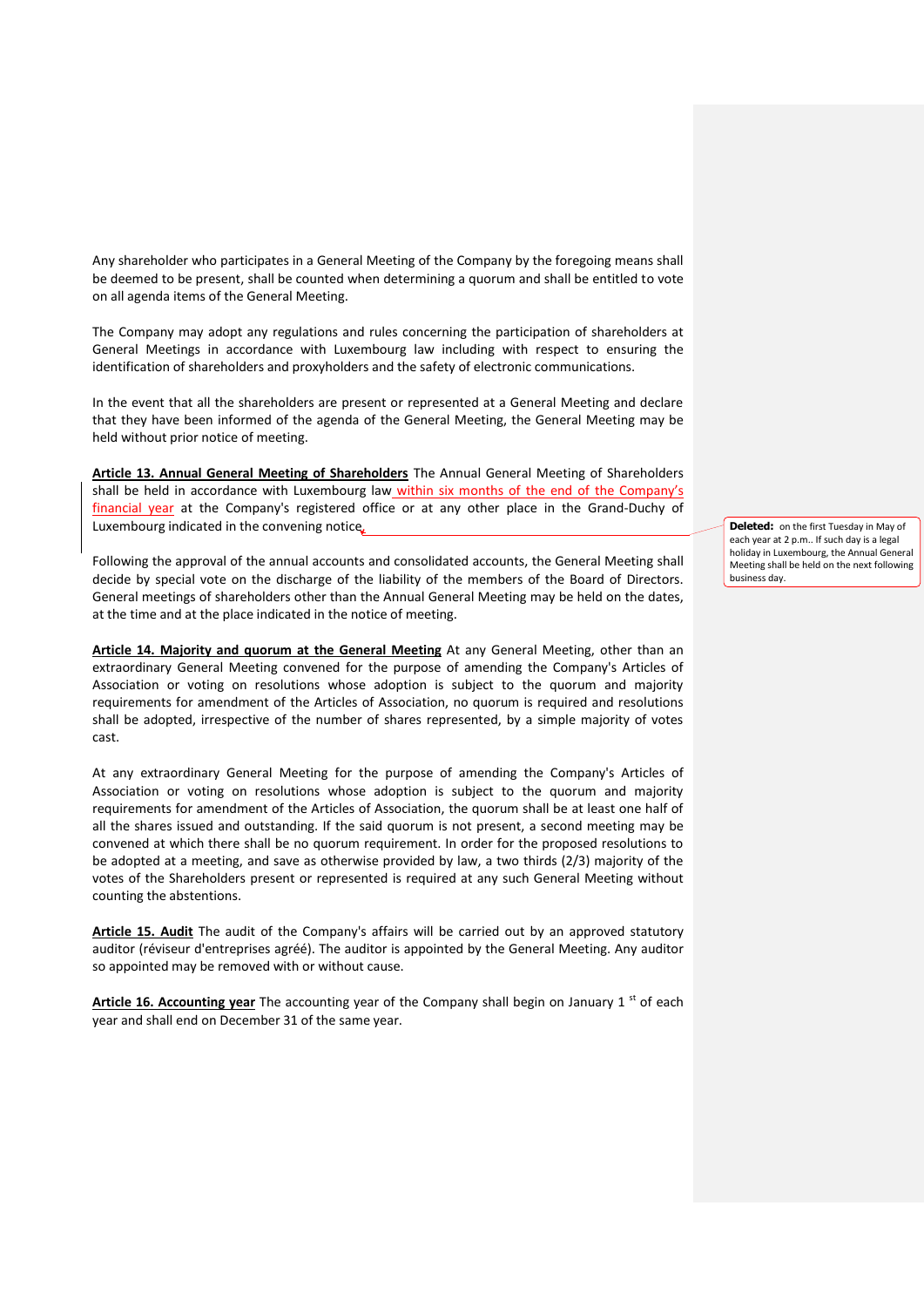**Article 17. Distributions** From the annual net profits of the Company, five per cent (5%) shall be allocated to the reserve required by law. This allocation shall cease to be required as soon and as long as such reserve amounts to ten per cent (10%) of the issued share capital of the Company.

The General Meeting, upon recommendation of the Board of Directors, will determine how the remainder of the annual net profits will be disposed of, including by way of stock dividend.

Interim dividends may be declared and paid in any currency (including by way of staggered payments) by the Board of Directors subject to observing the terms and conditions provided by law either by way of a cash dividend or by way of a dividend in kind.

**Article 18. Dissolution of the Company** In the event of the dissolution of the Company for whatever reason, the liquidation will be performed by liquidators appointed by the General Meeting who will be endowed with the powers provided by articles 144 et seq. of the Luxembourg Company Law of the tenth of August, nineteen hundred and fifteen.

Once all debts, charges and liquidation expenses have been met, any resulting balance shall be paid to the shareholders of the Company.

**Article 19. Governing law** All matters not governed by these Articles shall be determined in accordance with the laws in force in the Grand Duchy of Luxembourg, in particular the law of 10 August 1915 on commercial companies, as amended from time to time, and, to the extent applicable, the law of 24 May 2011 on the exercise of certain rights of shareholders at general meetings of listed companies, as amended from time to time.

## **FOLGT DIE DEUTSCHE ÜBERSETZUNG DES VORHERSTEHENDEN TEXTES:**

**Artikel 1. Rechtsform, Name** Es besteht eine luxemburgische *société anonyme* mit dem Namen ADO Properties S.A. (die "Gesellschaft"), die dem luxemburgischen Recht und der vorliegenden Satzung (die "Satzung") unterliegt.

**Artikel 2. Dauer** Die Dauer der Gesellschaft ist unbefristet.

**Artikel 3. Gesellschaftssitz** Die Gesellschaft hat ihren Sitz in Niederanven im Großherzogtum Luxemburg.

Der Vorstand kann auch Niederlassungen, Verwaltungszentren, Zweigstellen und Tochtergesellschaften an jedem Ort, den er für geeignet hält, ob innerhalb oder außerhalb des Großherzogtums Luxemburg, errichten. Unbeschadet der allgemeinen gesetzlichen Vorschriften zur Kündigung von Verträgen, kann der Gesellschaftssitz an jeden anderen Ort innerhalb der Stadt Luxemburg und an jeden anderen Ort innerhalb des Großherzogtums Luxemburg verlegt werden durch einen Beschluss des Vorstands, welcher ebenfalls bevollmächtigt ist diese Satzung im Fall einer Sitzverlegung abzuändern.

Wenn der Vorstand beschließt, dass politische, wirtschaftliche oder soziale Entwicklungen oder Ereignisse außergewöhnlicher Art eingetreten sind, eintreten können oder unmittelbar bevorstehen, die die üblichen Arbeitsbedingungen am Gesellschaftssitz oder die leichte Kommunikation mit Orten **Deleted: Rechtsform, Name** Zwischen den heute anwesenden und allen Personen, die in der Zukunft Eigentümer der erwähnten Aktien werden,

**Deleted:** der Stadt Luxemburg

**Deleted:** im Fall, dass der Gesellschaftssitz durch einen Vertrag mit Dritten festgelegt wurde

**Deleted:** durch Beschluss des Vorstands

**Deleted:** verlegt werden; der Gesellschaftssitz kann durch einen Beschluss der Hauptversammlung der Aktionäre der Gesellschaft (die "Hauptversammlung")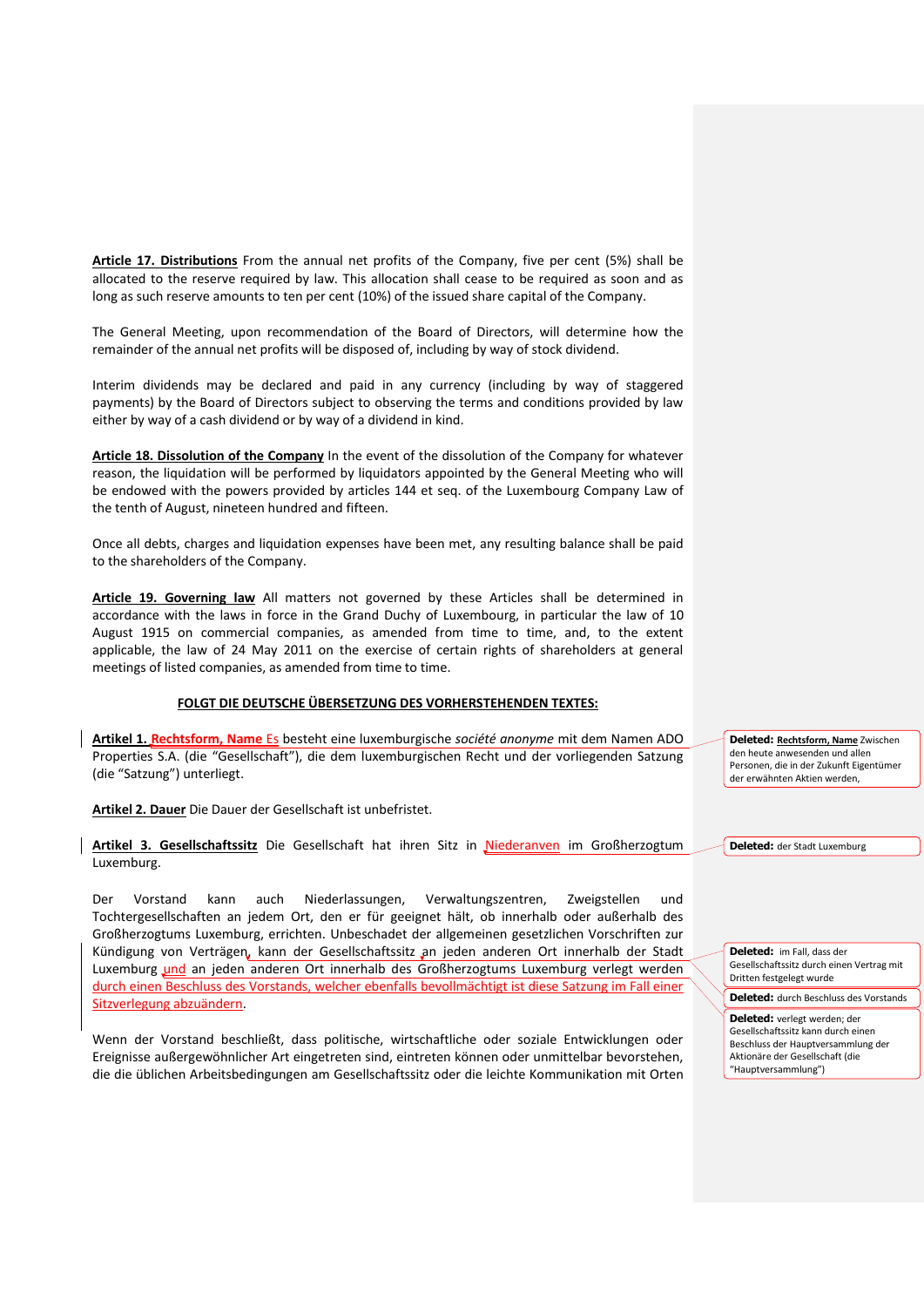im Ausland beeinflussen können, kann vorübergehend erklärt werden, dass der Gesellschaftssitz ins Ausland verlegt wird, bis die Umstände sich wieder vollkommen normalisiert haben. Eine solche Verlegung des Gesellschaftssitzes hat keine Auswirkung auf die Nationalität der Gesellschaft, die trotz der Sitzverlegung weiterhin eine luxemburgische Gesellschaft sein wird.

**Artikel 4. Gegenstand, Zweck** Der Gesellschaftszweck besteht in der langfristigen Wertschaffung durch Investitionen in und der Entwicklung von Grundstücken und Immobilien sowie im Kauf, der Vermietung und Veräußerung derartiger Immobilien. Sie kann auch die Immobilienverwaltung für eigenen Zwecke und jede sonstige Tätigkeit in der Immobilienbranche ausüben.

Die Gesellschaft kann diesen Gesellschaftszweck entweder direkt oder durch die Gründung von Gesellschaften, die Übernahme, Beteiligung oder den Erwerb von Beteiligungen an Gesellschaften oder Partnerschaften, die Mitgliedschaft in Verbänden, Konsortien und Joint- Ventures realisieren.

Die Gesellschaft kann durch Kauf, Zeichnung oder auf sonstige Weise sowie durch Übertragung durch Kauf, Tausch oder auf sonstige Weise Aktien, Anleihen, Schuldverschreibungen, Bezugsrechte und sonstige Wertpapiere und Instrumente jeglicher Art erwerben.

Die Gesellschaft kann Darlehen in jeglicher Form aufnehmen, einschließlich durch ein öffentliches Angebot von Wertpapieren. Sie kann Aktien, Wechsel, Anleihen und Schuldverschreibungen und jegliche Art von Schuld- und/oder Eigenkapitaltitel ausgeben. Die Gesellschaft kann Finanzmittel einschließlich der Erträge aus etwaigen Darlehen und/oder der Ausstellung von Schuldtiteln an verbundene Unternehmen und Konzerngesellschaften verleihen. Sie kann auch Bürgschaften und Sicherheiten zugunsten Dritter zur Sicherung ihrer Verpflichtungen oder die Verpflichtungen von mit ihr verbundenen Unternehmen oder Konzerngesellschaften stellen. Die Gesellschaft kann außerdem alle oder einen Teil ihrer Vermögenswerte verpfänden, übertragen, belasten oder auf sonstige Weise als Sicherheit zur Verfügung stellen.

Die Gesellschaft kann unabhängige Rechtsanwälte, Steuerberater, Berater, Gutachter und andere Personen beauftragen, soweit die Gesellschaft dies für notwendig oder zweckdienlich hält;

Die Gesellschaft kann im Allgemeinen alle Techniken und Instrumente in Bezug auf ihre Investitionen zum Zweck ihrer effizienten Verwaltung anwenden, insbesondere Techniken und Instrumente, die dazu dienen, die Gesellschaft vor Kredit-, Kurs-, Zins- und sonstigen Risiken zu schützen.

Die Gesellschaft kann alle kommerziellen und/oder finanziellen Transaktionen hinsichtlich der direkten und indirekten Investition in bewegliches und unbewegliches Vermögen, insbesondere Immobilienvermögen, ausführen, unter anderem kann sie bewegliches oder unbewegliches Vermögen erwerben, besitzen, mieten, vermieten, verpachten, pachten, teilen, entwässern, aufwerten, entwickeln, verbessern, darauf anbauen, es bebauen, verkaufen oder auf sonstige Weise veräußern, es mit einer Hypothek belasten, verpfänden oder auf sonstige Weise belasten, und sie kann auf sonstige Weise mit den Vermögenswerten oder Betrieben, die den direkten oder indirekten Investitionen der Gesellschaft zugrunde liegen, handeln und alle Tätigkeiten und Transaktionen durchführen, die die Gesellschaft für notwendig, ratsam oder zweckdienlich hält zur Erreichung der vorstehenden Gegenstände und Ziele in diesem Artikel 4.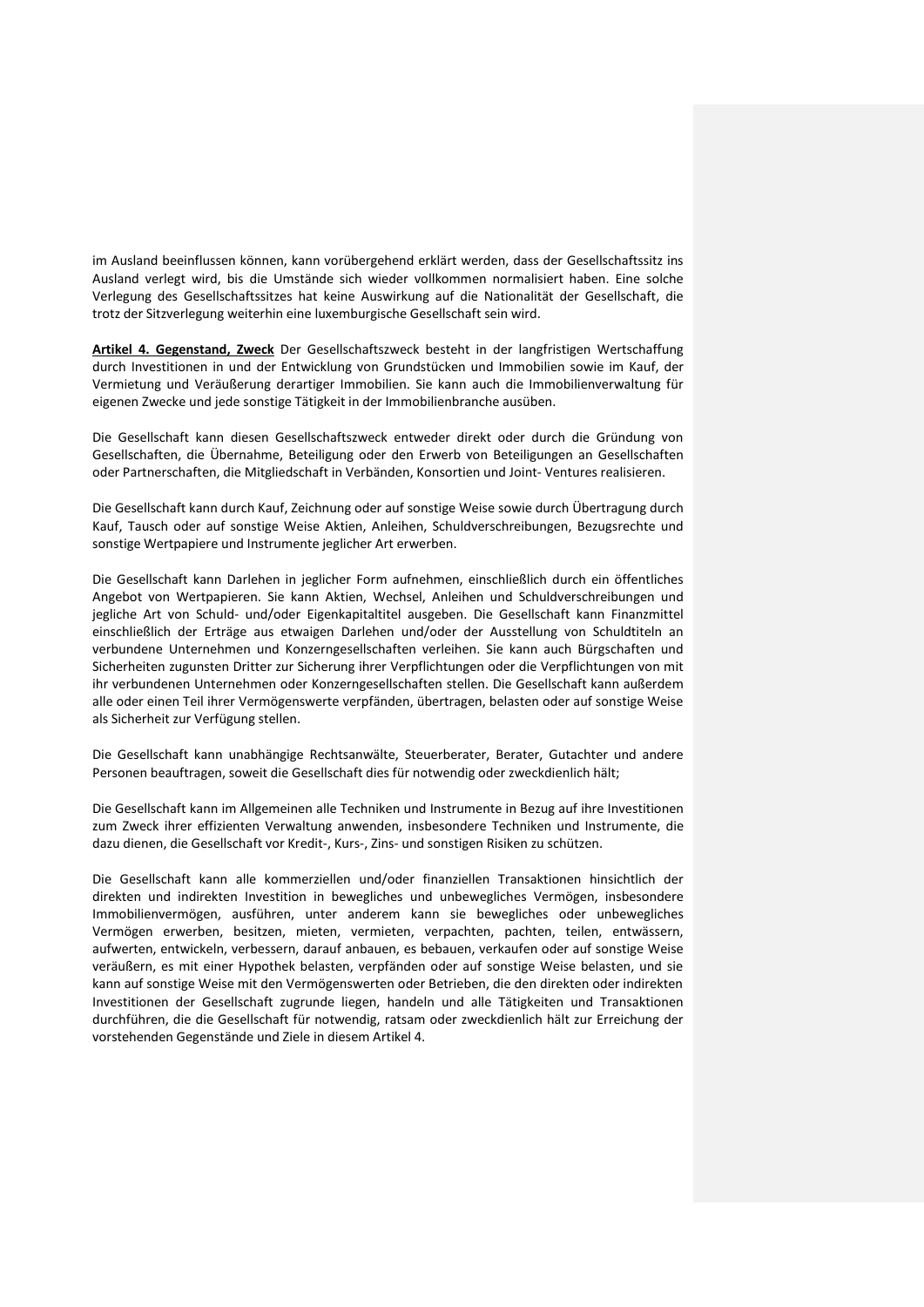Die obige Beschreibung ist im weitesten Sinn auszulegen und die obige Aufzählung ist nicht erschöpfend.

**Artikel 5. Aktienkapital** Das gezeichnete Kapital der Gesellschaft beträgt vierundfünfzigtausendsechshundertvierundachtzig EURO (EUR 54,684) und ist aufgeteilt in vierundvierzigmillioneneinhunderttausend (44,100,000) dematerialisierte Aktien ohne Nennwert (die "Aktien"), die alle vollständig eingezahlt sind.

Das genehmigte Kapital der Gesellschaft beträgt siebenhundertfünzig Millionen Euro (EUR 750.000.000) ohne Nennwert. Die Bewilligung zur Ausgabe von Aktien gemäß dieser Satzung gilt für eine Frist von fünf (5) Jahren ab dem Datum der Veröffentlichung der Resolutionen, die das genehmigte Kapital autorisiert haben im Amtsblatt von Luxembourg (sofern die Frist nicht von der Hauptversammlung der Aktionäre (der "Hauptversammlung") geändert oder verlängert wird).

Der Vorstand oder (ein) vom Vorstand ordnungsgemäß bestellte(r) Vertreter kann/können von Zeit zu Zeit Aktien bis zur Höhe des genehmigten Aktienkapitals zu den Zeiten und zu den Bedingungen, einschließlich des Zeichnungspreises, ausgeben, die der Vorstand oder sein(e) Vertreter nach seinem beziehungsweise ihrem Ermessen beschließen und der Vorstand ist ebenfalls befugt die entsprechende Änderung der Satzung durchzuführen, um die Kapitalerhöhung zu dokumentieren. Der Vorstand ist befugt, etwaige Vorzugsrechte von Aktionären aufzuheben, zu beschränken oder darauf zu verzichten, soweit er es für die Ausgabe von Aktien aus dem genehmigten Kapital für ratsam hält.

Der Vorstand ist autorisiert, bereits vorhandene Aktien oder neu zu emittierende Aktien an die folgenden Personen kostenlos auszugeben:

- Angestellte oder eine bestimmte Kategorie von Angestellten der Gesellschaft;
- Angestellte von Tochtergesellschaften in denen die Gesellschaft direkt oder indirekt mindestens 10 Prozent des Kapitals oder des Stimmrechts hält;
- Angestellte von Gesellschaften deren Kapital oder Stimmrechte direkt oder indirekt zu einem Prozentsatz von wenigstens 50% durch eine Gesellschaft gehalten werden, die direkt oder indirekt wenigstens 50% des Kapitals der Gesellschaft hält;
- Führungskräfte der Gesellschaft oder der oben genannten Gesellschaften oder einer bestimmten Kategorie solcher Führungskräfte

Der Vorstand kann die Bedingungen und Konditionen der Ausgabe und Emission von kostenlosen Aktien festlegen (einschliesslich einer Mindesthalteperiode).

Des Weiteren kann das gezeichnete und/oder genehmigte Gesellschaftskapital einmal oder mehrere Male durch eine Resolution der Hauptversammlung, die gemäß den Vorschriften zur Beschlussfähigkeit und zur Mehrheit in dieser Satzung oder im Gesetz für die Änderung dieser Satzung gefasst wird, erhöht oder gemindert werden.

Unbeschadet der gesetzlichen Vorschriften und dieser Satzung hat jeder Aktionär im Fall der Ausgabe neuer Aktien gegen Bargeldeinlagen ein Vorzugsrecht auf Zeichnung der neuen Aktien. Dieses Vorzugsrecht bestimmt sich proportional zum Anteil der vom Aktionär gehaltenen Aktien zum gesamten Aktienkapital.

**Deleted:** , nicht ausgegebene

## **Deleted:** dieser Satzung

**Deleted:** Mémorial C. Recueil des Sociétés et Associations) (das "Mémorial") (

**Deleted:** . Insbesondere kann der Vorstand ohne Beschränkung direkt oder gemäß den Bedingungen einer Option, eines Anreizes oder eines ähnlichen vom Vorstand genehmigten Plans Aktien zugunsten von Vorstandsmitgliedern, Führungskräften, Mitarbeitern, Beratern der Gesellschaft und der Unternehmensgruppe ausgeben.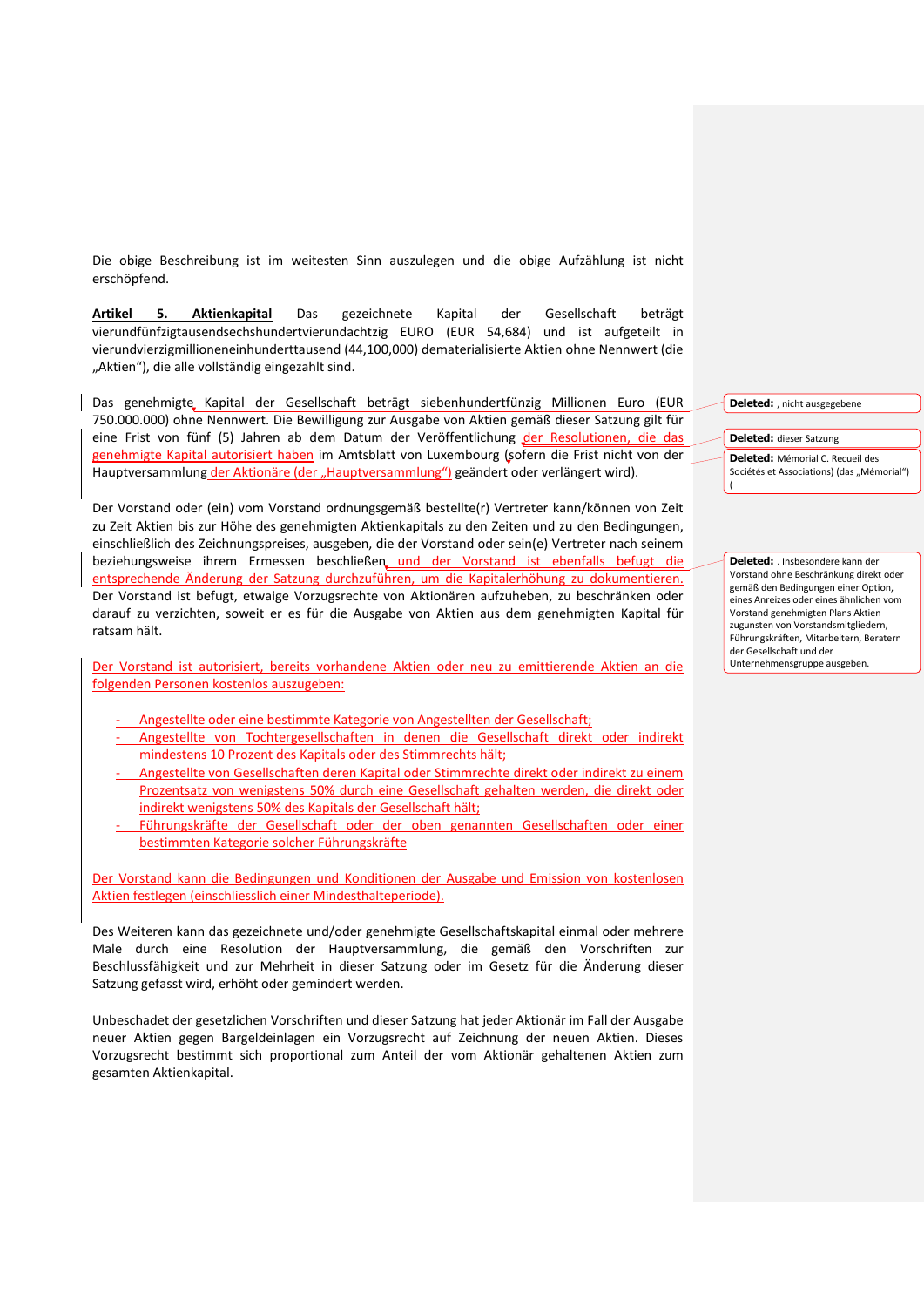Das Vorzugszeichnungsrecht kann durch Resolution der Hauptversammlung gemäss der gesetzlichen Bestimmungen beschränkt oder aufgehoben werden.

Die Gesellschaft kann ihre eigenen Aktien innerhalb der gesetzlichen Beschränkungen zurückkaufen.

Die Gesellschaft darf keine Bruchteile von Aktien ausgeben. Der Vorstand ist befugt, nach alleinigem Ermessen eine Bargeldzahlung anstelle eines Aktienbruchteils vorzusehen.

Die mit den Aktien verbundenen Rechte und Pflichten sind identisch, sofern in der Satzung oder im Gesetz nichts anderes vorgesehen ist.

Außer dem gezeichneten Kapital kann ein Konto für Aufschläge eingerichtet werden, auf das alle Aufschläge auf den Nennwert von Aktien überwiesen werden. Die Mittel dieses Kontos können vom Vorstand benutzt werden, um den Rückkauf von Aktien zu finanzieren, um etwaige realisierte Nettoverluste auszugleichen, um Ausschüttungen in Form einer Dividende an die Aktionäre vorzunehmen oder um gesetzliche Rücklagen zu schaffen.

Die Gesellschaft kann ohne Einschränkung Kapital- oder sonstige Einlagen von bestehenden Aktionären annehmen, ohne Aktien oder sonstige Wertpapiere als Gegenleistung für die Einlage auszugeben, und sie kann die Einlagen auf einem oder mehreren Konten gutschreiben. Beschlüsse über die Verwendung dieser Konten werden vom Vorstand gemäss der Satzung und des geltenden Rechts gefasst werden. Zur Vermeidung von Missverständnissen wird klargestellt, dass eine Einlage nicht unbedingt zugunsten desjenigen der die Einlage erbracht hat gutgeschrieben werden muss.

**Artikel 6. Aktien in dematerialisierter Form** Die Aktien existieren in dematerialisierter Form ("titres dématérialisés") gemäss Artikel 42bis des Gesetzes vom 10. August über Handelsgesellschaften, in der zuletzt abgeänderten Form, und gemäss des Gesetzes vom 6. April 2013 über dematerialisierte Sicherheiten. Alle zukünftigen von der Gesellschaft auszugebenen Aktien werden in dematerialisierter Form ausgegeben. Sämtliche dematerialisierte Aktien werden bei einem einzigen Wertpapierabwicklungssystem in Luxemburg geführt, der LuxCSD SA (das "Abwicklungssystem").

Die dematerialisierten Aktien werden nur dargestellt und das Eigentum eines Aktionärs an einer dematerialisierten Aktie wird festgehalten durch Registrierung im Namen des Eigentümers in einem Wertpapierkonto. Das Abwicklungssystem kann Aktienzertifikate herausgeben oder die Gesellschaft anweisen, Aktienzertifikate herauszugeben, um den internationalen Umlauf von Wertpapieren zu vereinfachen.

Die von der Gesellschaft emittierten dematerialisierten Aktien, sind jederzeit in einem einzigen Wertpapierausgabekonto des Abwicklungssystems verbucht, welches die identifizierenden Merkmale der dematerialisierten Aktien, ihre Anzahl und spätere Änderungen aufzeigt.

Zum Zweck der Ausübung der Aktionärsrechte und der Klagerechte des Aktionärs gegenüber der Gesellschaft oder Dritten, geben die kontoführenden Institute oder ausländischen kontoführenden Institute Zertifikate an die Halter von Wertpapierkonten betreffend ihrer dematerialisieten Aktien aus im Gegenzug zu einer Bestätigung dass die Aktien vom Halter für eigene Rechnung gehalten werden oder gemäss einer Vollmacht des Eigentümers der Aktien. Dies sollte dann im Aktienzertifikat vermerkt sein.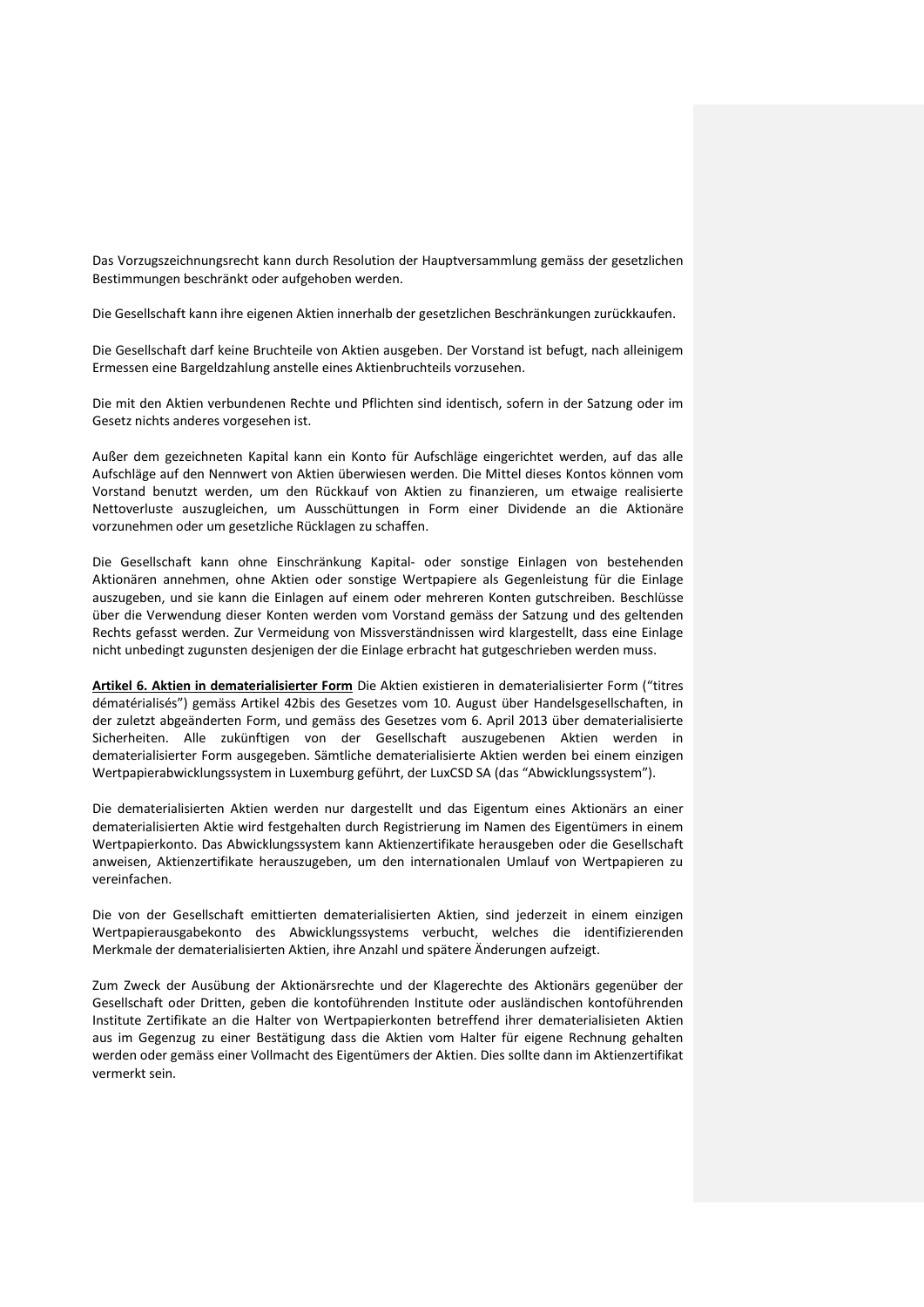Die Aktien der Gesellschaft sind im Allgemeinen unbeschränkt übertragbar gemäss der gesetzlichen Bestimmungen die auf dematerialisierte Aktien anwendbar sind. Der Vorstand kann jedoch Übertragungsbeschränkungen für Aktien, die in bestimmten Rechtsordnungen eingetragen oder börsennotiert sind, geführt oder gehandelt werden oder platziert wurden, gemäß den dort geltenden Vorschriften festlegen.

Die Übertragung der dematerialisietten Aktien erfolgt durch Umbuchung von einem Konto auf ein anderes Konto.

Zum Zweck der Identifizierung von Aktionären, kann die Gesellschaft das Abwicklungssystem auf eigene Kosten anweisen, der Gesellschaft den Namen, die Firma, die Nationalität, das Geburtsdatum oder Gründungsdatum und die Adresse von Haltern von Wertpapierkonten welche unmittelbar oder möglicherweise zukünftig Stimmrechte in Hauptversammlungen der Gesellschaft ausüben können in ihren Büchern bekanntzumachen zusammen mit der Anzahl der gehaltenen Aktien und, falls anwendbar, der Beschränkungen denen die Aktien unterliegen. Das Abwicklungssystem wird der Gesellschaft die Informationen in seinen Büchern zu den Haltern von Wertpapierkonten und der Anzahl der von ihnen gehaltenen Aktien bekanntmachen.

Die gleiche Information zu den Aktien kann von der Gesellschaft auf eigene Rechnung von den Kontoinhabern oder anderen Personen, ob luxemburgisch oder ausländisch erfragt werden, die direkt oder indirekt ein Wertpapierkonto bei dem Abwicklungssystem halten in dem die Aktien verbucht sind.

Die Gesellschaft kann die Personen die ihr als Aktionäre bekanntgemacht werden bitten zu bestätigen, dass sie die Aktien für eigene Rechnung halten. Falls eine Person, die ein Konto bei dem Abwicklungssystem hält oder ein kontoführendes Institut oder ausländisches kontoführendes Institut die von der Gesellschaft erfragte Information gemäss dieses Artikels nicht gemäss Artikel 17 des Luxemburger Gesetzes vom 6. April 2013 innerhalb von zwei Monaten erbringt, oder nicht vollständige oder fehlerhafte Informationen entweder in Bezug auf ihre Eigenschaft als Titelinhaber oder in Bezug auf die Anzahl der gehaltenen Aktien mitteilt, so kann die Gesellschaft bis zur Erbringung der verlangten Information die Stimmrechte an den Aktien bezüglich derer die Information nicht erbracht wurde, aussetzen.

Die Gesellschaft erkennt nur einen Inhaber je Aktie an. Wenn mehrere Personen eine Aktie besitzen, müssen die Personen, die das Eigentum an der Aktie geltend machen, einen einzigen Bevollmächtigten gegenüber der Gesellschaft benennen. Die Gesellschaft kann die Ausübung aller Rechte, die mit einer solchen Aktie verbunden sind, vorübergehend verweigern, bis eine Person auf diese Weise benannt wurde. Dieselbe Regel gilt im Fall einer Streitigkeit zwischen einem Pfandnehmer und einem Pfandgeber. Wenn aber eine Aktie von mehr als einer Person gehalten wird, so hat jeder der Eigentümer die Rechte, die in Artikel 73 des Gesetzes vom 10. August 1915, wie abgeändert festgelegt sind.

Die Gesellschaft wird Zahlungen in Form von Dividenden oder Sonstigem, in bar, in Form von Aktien oder sonstigen Vermögenswerten nur zu Händen des Abwicklungssystems vornehmen, und diese Zahlung befreit die Gesellschaft von allen entsprechenden Zahlungsverpflichtungen.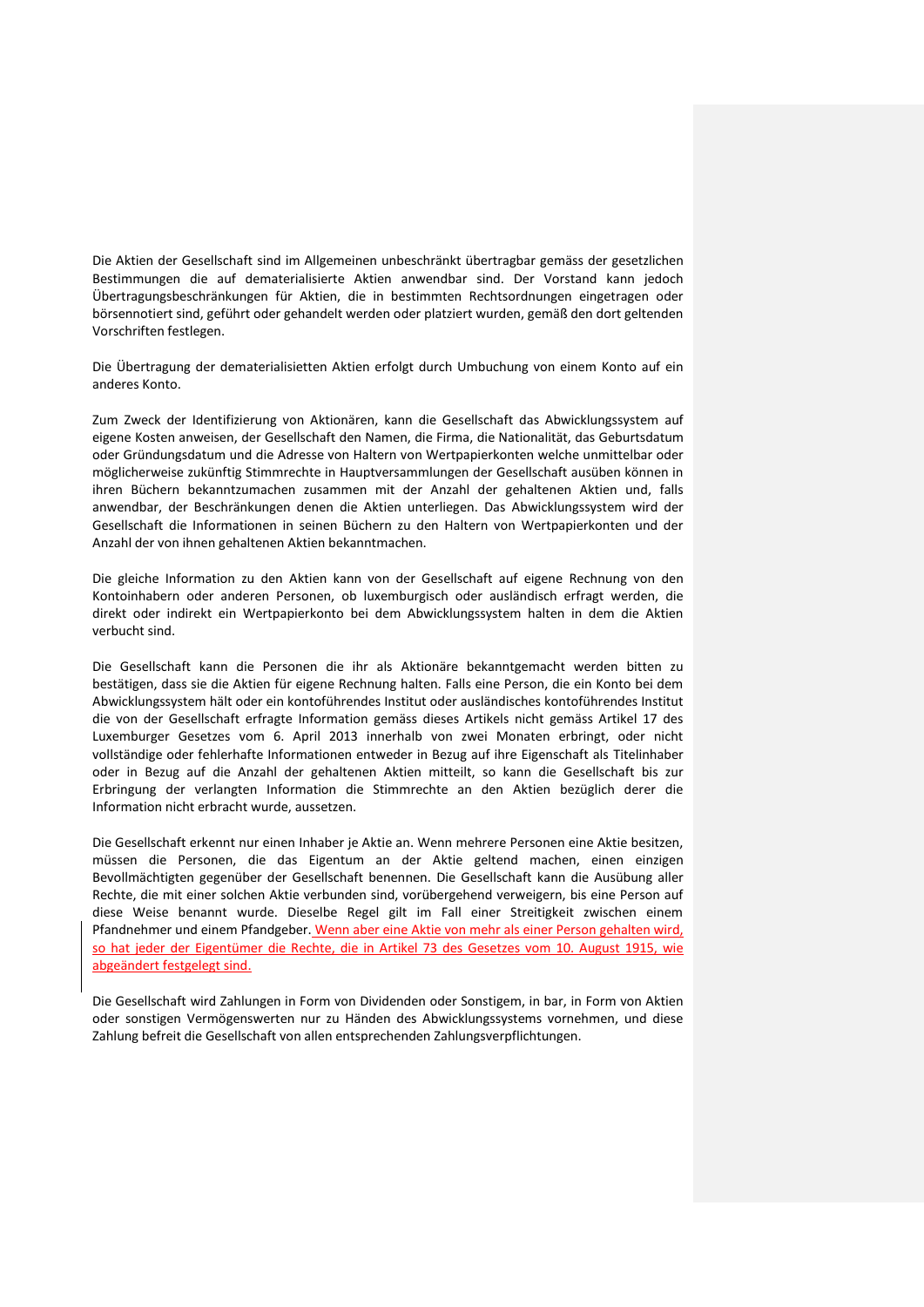**Artikel 7. Stimmrechte** Jede Aktie berechtigt gemäss der Vorschriften des anwendbaren Rechts zu einer Stimme auf allen Hauptversammlungen.

Jeder Aktionär kann sich entweder zeitweilig oder für immer dafür entscheiden, einen Teil oder die Gesamtheit seiner Stimmrechte nicht auszuüben. Solch ein Verzicht verpflichtet den verzichtenden Aktionär und auch die Gesellschaft ab den Zeitpunkt der Benachrichtigung der Entscheidung.

**Artikel 8. Vorstand** Der Vorstand der Gesellschaft besteht aus mindestens einem Mitglied, solange die Gesellschaft nur eine(n) Aktionär(in) hat, und wenn es mehrere Aktionäre gibt, besteht der Vorstand aus mindestens drei Mitgliedern. Der Vorstand wird von der Hauptversammlung bestellt, die die Anzahl, Amtszeit und Vergütung der Vorstandsmitglieder festlegt.

Die Mitglieder werden für eine Amtszeit von bis zu sechs Jahren bestellt. Sie können jederzeit ohne Angabe von Gründen von der Hauptversammlung durch einfachen Mehrheitsbeschluss unabhängig von der Anzahl an Aktien, die bei der Hauptversammlung vertreten sind, abberufen werden.

Im Fall einer unbesetzten Stelle eines Vorstandsmitglieds wegen Tod, Ruhestand, Rücktritt, Abberufung, Enthebung oder Sonstigem können die übrigen Vorstandsmitglieder die unbesetzte Stelle bis zur nächsten Hauptversammlung besetzen und einen Nachfolger bestellen und in der nächsten Hauptversammlung wird die Bestellung entweder bestätigt oder ein andere Person als Vorstandsmitglied ernannt.

Der Vorstand wählt unter seinen Mitgliedern einen Vorstandsvorsitzenden (der "Vorstandsvorsitzende"), und falls der Vorstand mehr als ein Mitglied umfasst, einen geschäftsführenden Vorsitzenden (der "Geschäftsführende Vorsitzende") und einen oder mehrere stellvertretende Vorsitzende.

Der Vorstandsvorsitz übernimmt bei den Vorstandssitzungen den Vorsitz. Im Fall seiner Abwesenheit wird er vom Geschäftsführenden Vorsitzenden oder einem stellvertretenden Vorsitzenden vertreten. Im Fall einer Stimmengleichheit ist die Stimme des Vorsitzenden entscheidend.

Der Vorstand tagt, immer wenn es die Angelegenheiten der Gesellschaft erfordern. Die Sitzungen werden vom Vorstandsvorsitzenden oder im Fall seiner Abwesenheit vom Geschäftsführenden Vorsitzenden oder einem stellvertretenden Vorsitzenden einberufen. Des Weiteren wird der Vorstand immer dann einberufen, wenn dies von einem Vorstandsmitglied verlangt wird.

Die Vorstandssitzungen finden in Luxemburg an dem Ort und zu der Zeit statt, die in der Einladung angegeben wird, es sei denn, dass die Sitzungen aus aussergewöhnlichen Gründen im Ausland stattfinden müssen.

Außer in dringenden Fällen und außer den zeitlich festgelegten Sitzungen werden die Sitzungen des Vorstands mindestens fünf (5) Tage vorher schriftlich angekündigt. Auf die Einladung kann verzichtet werden, wenn alle Vorstandsmitglieder damit einverstanden sind.

Die Sitzungen des Vorstands und seiner Ausschüsse können mittels Telekommunikation (z. B. Videooder Telefonkonferenz) stattfinden, sofern die Sitzungen keiner durch die Technik verursachten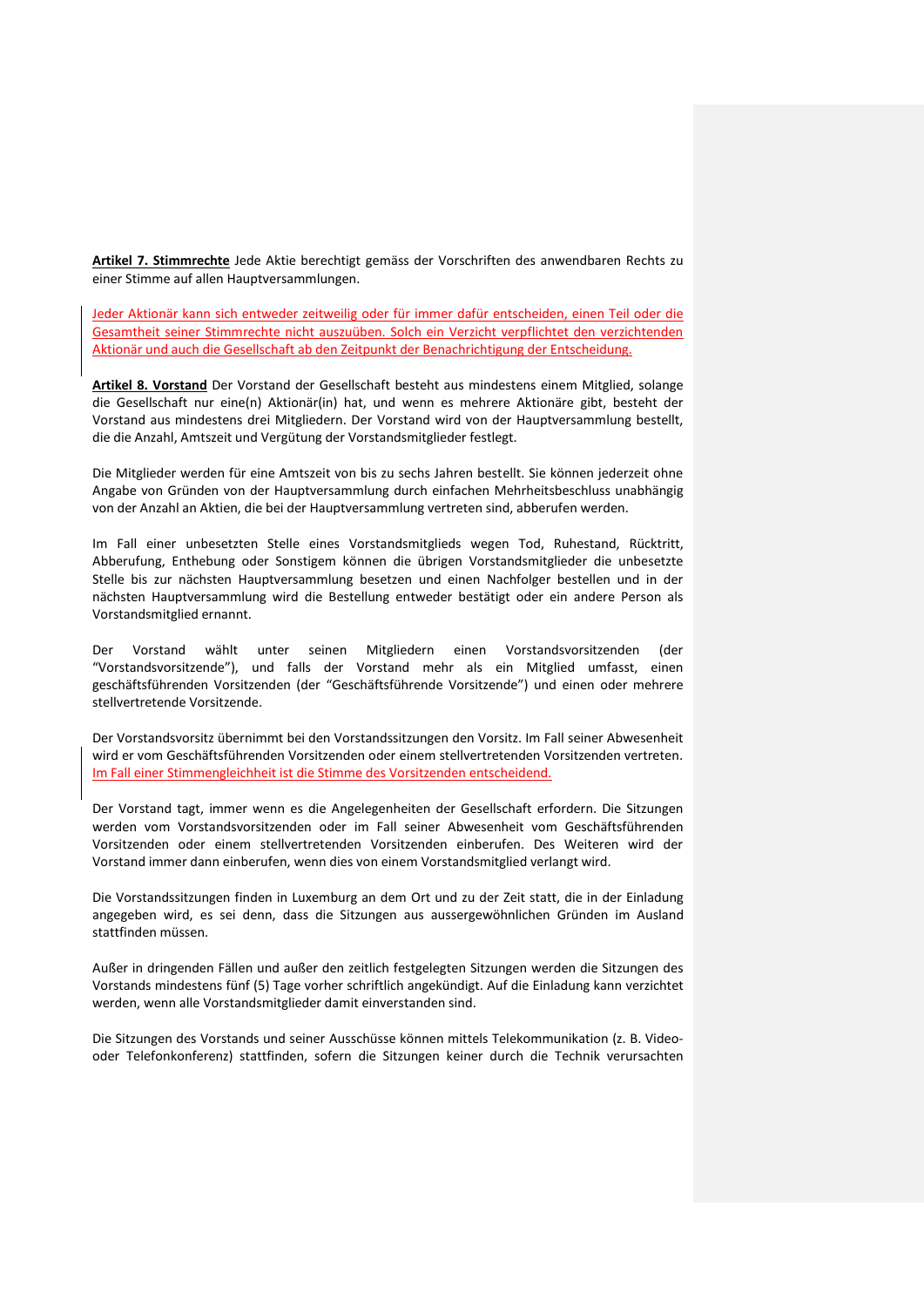Unterbrechung unterliegen, die Identifizierung der an der Sitzung teilnehmenden Mitglieder ermöglichen und alle teilnehmenden Personen miteinander kommunizieren können.

Jedes Vorstandsmitglied kann ein anderes Vorstandsmitglied schriftlich mit seiner Vertretung beauftragen. Jedes Mitglied kann ein oder mehrere seiner Kollegen vertreten.

Die Gültigkeit der vom Vorstand durchgeführten Besprechungen und gefassten Beschlüsse erfordert, dass die Mehrheit der Vorstandsmitglieder anwesend oder vertreten ist.

Die Beschlussfassung durch den Vorstand erfolgt durch einfache Mehrheit der Stimmen der bei der Sitzung anwesenden oder vertretenden Vorstandsmitglieder.

Beschlüsse des Vorstands können auch im Umlaufverfahren gefasst werden, indem alle Vorstandsmitglieder eine oder mehrere gleichlautenden Ausfertigungen unterzeichnen.

Die vom Vorstand gefassten Beschlüsse werden protokolliert; das Protokoll wird von mindestens zwei Vorstandsmitgliedern, die an der jeweiligen Sitzung teilgenommen haben (oder von einem Vorstandsmitglied, wenn der Vorstand aus nur einem Mitglied besteht) unterzeichnet. Protokolle, die von den Vorstandsmitgliedern getrennt unterschrieben werden, sind wirksam und verbindlich, sobald sie in einem Dokument zusammengeführt werden.

Kopien oder Auszüge von Protokollen, die vor Gericht oder anderswo vorgelegt werden sollen, müssen vom Vorstandsvorsitzenden oder von zwei Vorstandsmitgliedern (oder von einem Vorstandsmitglied, wenn der Vorstand aus nur einem Mitglied besteht) unterzeichnet werden.

Die Verwaltung der Gesellschaft obliegt dem Vorstand; hierfür stehen ihm die umfassendsten Befugnisse zu. Seine Zuständigkeit erstreckt sich auf alle gesetzesgemäßen Handlungen, die nicht ausdrücklich gemäß Gesetz oder dieser Satzung der Zuständigkeit der Hauptversammlung unterliegen. Der Vorstand kann insbesondere direkt oder durch zwischengeschaltete Gesellschaften Immobilien erwerben, Anleihen oder sonstige Schuldverschreibungen ausgeben, Hypotheken oder sonstige Sicherheiten gewähren, Schulden mindern oder erlassen und Vergleiche im Namen der Gesellschaft schließen.

Der Vorstand kann das Tagesgeschäft an ein oder mehrere Vorstandsmitglieder oder Dritte, die keine Aktionäre sein müssen und Tagesgeschäftsführer genannt werden (der "Tagesgeschäftsführer"), delegieren. Der Vorstand kann diese Beauftragung eines oder mehrerer Tagesgeschäftsführer jederzeit widerrufen.

Der Vorstand kann, in seiner Verantwortung, Vollmacht an ein Exekutivkommittee oder einen Generaldirektor übertragen mit der Einschränkung, dass die strategischen Entscheidungen und die Gesamtheit der Vollmachten des Vorstandes nicht übertragen werden können.

Der Vorstand kann interne Vorschriften in Bezug auf die Geschäftsführung der Gesellschaft erlassen und diese internen Vorschriften von Zeit zu Zeit ändern.

Der Vorstand kann von Zeit zu Zeit aus dem Kreis seiner Mitgliedern und/oder externer Personen Ausschüsse bilden, deren Aufgaben und Befugnisse in Verfahrensvorschriften des jeweiligen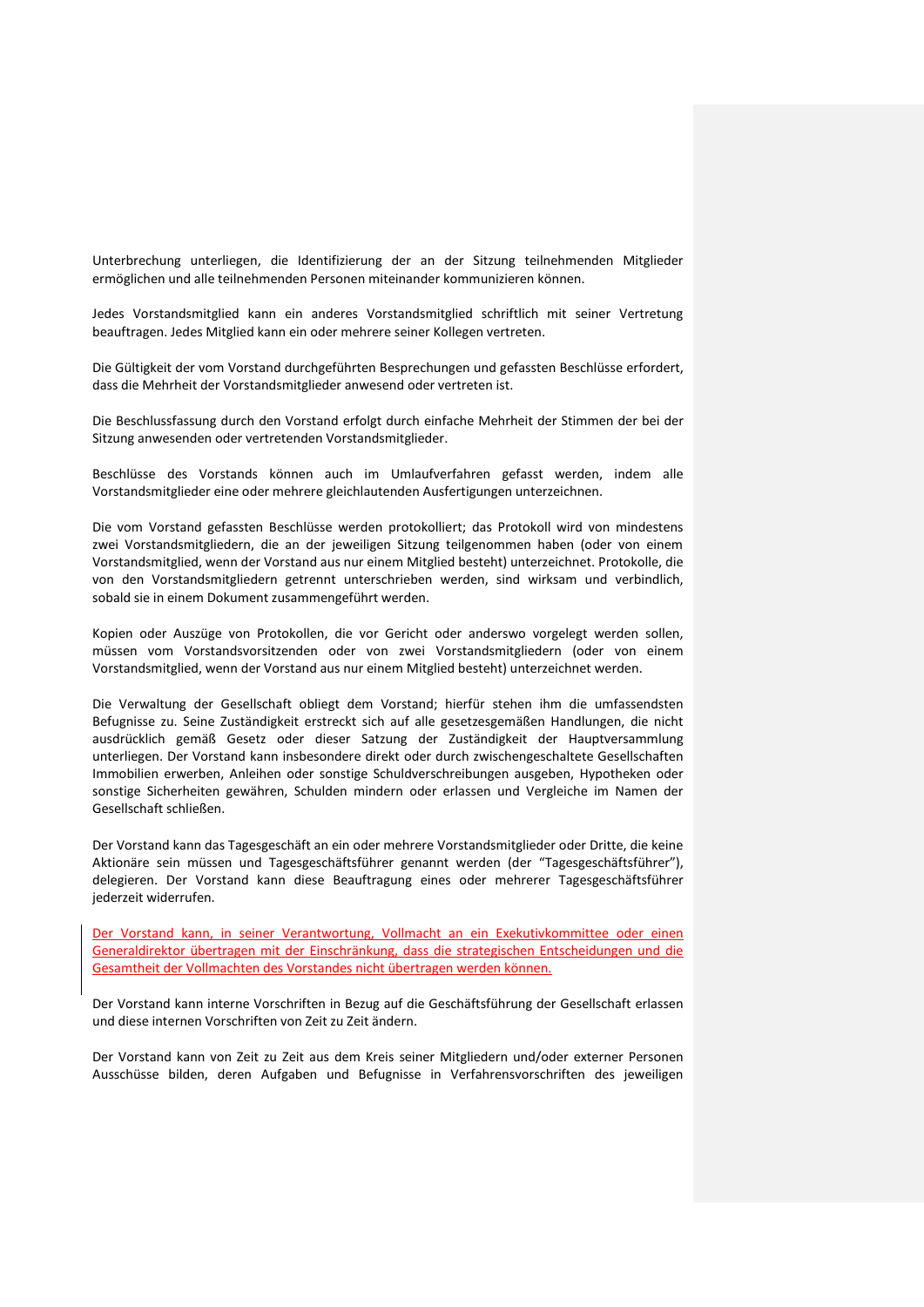Ausschusses festgelegt werden. Soweit gesetzlich zulässig können die Beschlussfassungsbefugnisse des Vorstands an derartige Ausschüsse übertragen werden.

**Artikel 9. Verbindliche Unterschrift** Die Gesellschaft wird juristisch verpflichtet durch (i) die gemeinsamen Unterschriften von zwei Vorstandsmitgliedern oder (ii) durch die alleinige oder gemeinsamen Unterschrift(en) einer oder mehrerer Personen, an die diese Unterzeichnungsbefugnis vom Vorstand übertragen wurde.

**Artikel 10. Interessenskonflikt** Kein Vorstandsmitglied ist allein aufgrund seiner Eigenschaft als Vorstandsmitglied daran gehindert, einen Vertrag mit der Gesellschaft einzugehen, ob in Bezug auf ein Amt oder eine Geschäftstätigkeit oder als Verkäufer, Käufer oder auf jede sonstige Weise, noch werden Verträge oder sonstige Transaktionen zwischen der Gesellschaft und einer anderen Gesellschaft oder einem Unternehmen oder an denen ein Vorstandsmitglied auf jegliche Weise beteiligt ist, beeinflusst oder unwirksam, weil ein oder mehrere Vorstandsmitglieder oder Führungskräfte der Gesellschaft daran beteiligt ist beziehungsweise sind oder es beziehungsweise sie ein Vorstandsmitglied, eine Führungskraft oder ein Mitarbeiter der anderen Gesellschaft oder des anderen Unternehmens ist beziehungsweise sind. Ein Vorstandsmitglied oder eine Führungskraft der Gesellschaft, die Vorstandsmitglied, Führungskraft oder Mitarbeiter einer anderen Gesellschaft oder eines anderen Unternehmens ist, mit der beziehungsweise dem die Gesellschaft einen Vertrag eingeht oder sonstige Geschäfte tätigt, ist nicht allein aufgrund der Verbindung mit der anderen Gesellschaft oder dem anderen Unternehmen daran gehindert, Angelegenheiten in Bezug auf den Vertrag oder sonstige Geschäftsbeziehungen zu prüfen und darüber abzustimmen oder diesbezüglich zu handeln.

Kein Vorstandsmitglied, das an derartigen Verträgen oder Geschäftstätigkeiten beteiligt ist, schuldet der Gesellschaft oder den Aktionären Rechenschaft für eine Vergütung, einen Gewinn oder sonstigen Vorteil, den er aufgrund seines Mandats oder dem hierdurch geschaffenen Treuhandverhältnis erzielt.

Wenn ein Vorstandsmitglied der Gesellschaft einen Interessenskonflikt finanzieller Art ("intérêt de nature patrimoniale opposé à celui de la société") im Sinne des Artikels 57 des Gesetzes vom 10. August 1915 über Handelsgesellschaften, in der geltenden Fassung, bei einer Transaktion, an der die Gesellschaft beteiligt ist, hat, muss das Vorstandsmitglied dem Vorstand den Interessenskonflikt melden und darf in Bezug auf diese Transaktion nicht an der Sitzung teilnehmen oder darüber abstimmen und die Transaktion und das Interesse des Mitglieds daran wird protokolliert und der darauffolgenden Hauptversammlung berichtet.

Diese Vorschriften finden keine Anwendung, wenn die vom Vorstand zu fassenden Beschlüsse sich auf routinemäßige Geschäftstätigkeiten beziehen, die zu marktüblichen Bedingungen ausgeführt werden sollen.

Wenn aufgrund eines Interessenkonfliktes die notwendige Anzahl der Vorstandsmitglieder für die Abhaltung einer Sitzung nicht anwesend ist oder die Beschlussfassung in einer Sitzung nicht stattfinden kann, so kann der Vorstand beschliessen, die entsprechenden Tagesordnungspunkte der Hauptversammlung vorzulegen.

**Deleted:** 60bis-18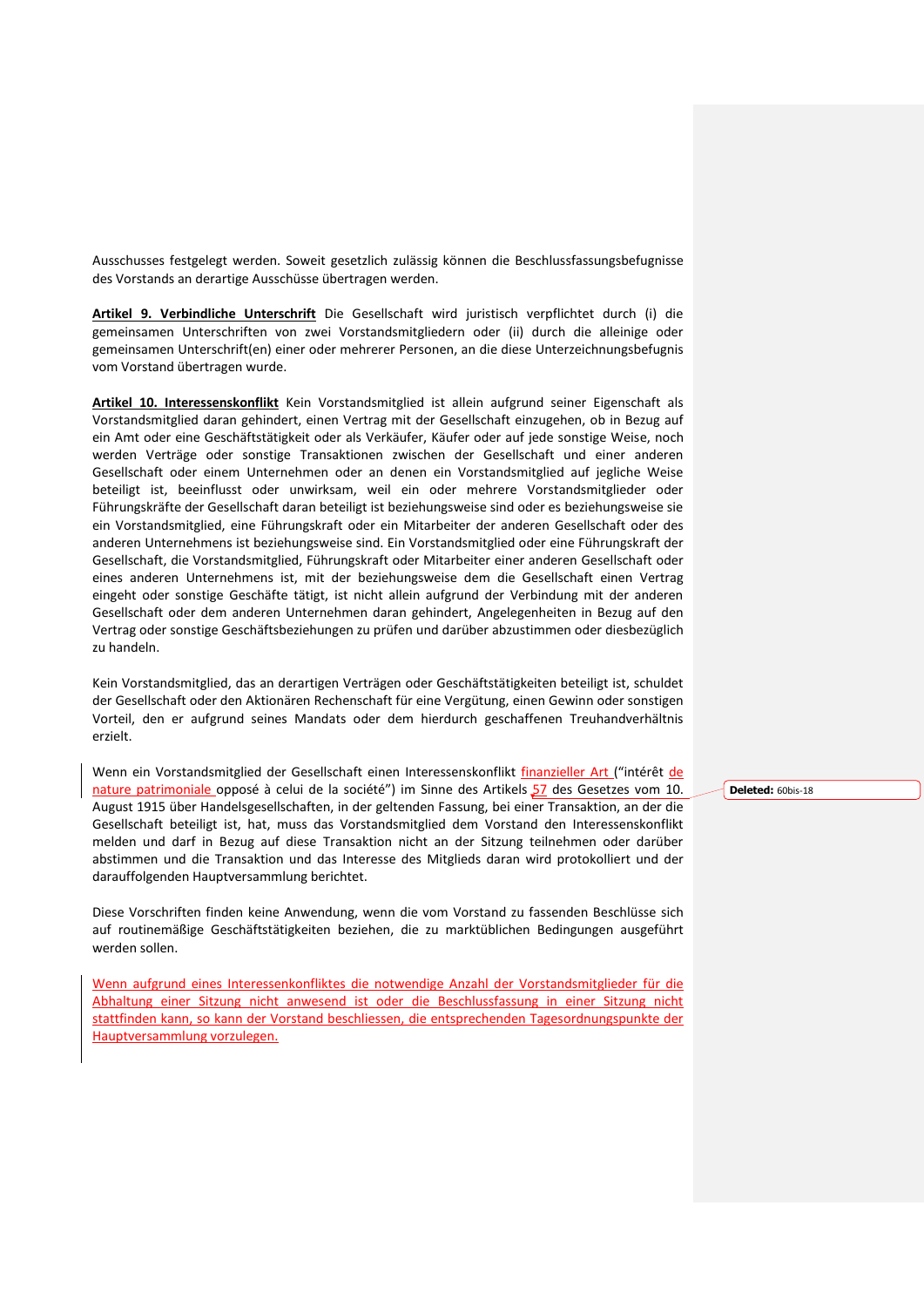**Artikel 11. Entschädigung der Vorstandsmitglieder und Führungskräfte der Gesellschaft** Unbeschadet der nachfolgend aufgeführten Ausnahmen und Beschränkungen gilt Folgendes:

(i) Jede Person, die ein Vorstandsmitglied oder eine Führungskraft der Gesellschaft ist oder war, wird von der Gesellschaft im weitesten gesetzlich zulässigen Ausmaß für die Haftung und alle Aufwendungen, die sie vernünftigerweise übernommen oder bezahlt hat, im Zusammenhang mit jegliche Forderungen, Ansprüchen, Klagen oder Verfahren, mit der sie als Partei oder auf sonstige Weise in Berührung kommt, weil sie ein Vorstandsmitglied oder eine Führungskraft ist oder war, und für alle Zahlungen, die sie geleistet hat oder die ihr entstanden sind, entschädigt.

(ii) Die Begriffe "Forderung", "Anspruch", "Klage" oder "Verfahren" beziehen sich auf alle tatsächlichen oder angedrohten Forderungen, Ansprüche, Klagen oder Verfahren (zivil-, strafrechtliche oder sonstige, einschließlich Berufungen) und die Begriffe "Haftung" und "Aufwendungen" umfassen insbesondere Rechtsanwaltsgebühren, Kosten, Urteile, zur Erzielung eines Vergleichs geleistete Zahlungen und sonstige Verbindlichkeiten.

Kein Vorstandsmitglied und keine Führungskraft wird für eine Haftung gegenüber der Gesellschaft oder ihren Aktionären entschädigt, wenn vorsätzliches Fehlverhalten, Bösgläubigkeit, grobe Fahrlässigkeit oder fahrlässige Missachtung der Aufgaben, die mit ihrem Amt zusammenhängen, vorliegt oder im Fall eines Vergleichs, es sei denn, dass der Vergleich von einem zuständigen Gericht, der Hauptversammlung oder dem Vorstand bestätigt wurde. Es wird keine Entschädigung für die Verteidigung in einem Strafverfahren geleistet, wenn das Vorstandsmitglied oder die Führungskraft der Gesellschaft wegen einer Straftat verurteilt wird.

Das hierin vorgesehene Recht auf Entschädigung ist abtrennbar, hat keine Auswirkung auf sonstige Rechte, auf die ein Vorstandsmitglied oder eine Führungskraft jetzt oder in der Zukunft möglicherweise einen Anspruch hat, gilt weiterhin für die Person, die kein Vorstandsmitglied oder keine Führungskraft mehr ist, und wirkt zugunsten der Erben, Testamentsvollstrecker und Verwalter dieser Person. Nichts, das hierin enthalten ist, hat eine Auswirkung auf die Entschädigungsansprüche, die möglicherweise dem Unternehmenspersonal, einschließlich Vorstandsmitgliedern und Führungskräften, aus Vertrag oder auf sonstige Weise gemäß dem Gesetz zustehen.

Aufwendungen in Zusammenhang mit der Vorbereitung und Vertretung der Verteidigung gegen eine Forderung, einen Anspruch, eine Klage oder ein Verfahren der in diesem Artikel beschriebenen Art werden von der Gesellschaft vor der endgültigen Entscheidung vorgestreckt nach Erhalt einer Zusicherung von oder im Namen der Führungskraft oder des Vorstandsmitglieds zur Rückzahlung des entsprechenden Betrags, wenn endgültig entschieden wird, dass sie beziehungsweise es keinen Anspruch auf Entschädigung gemäß diesem Artikel hat.

**Artikel 12. Hauptversammlungen** Eine ordnungsgemäß einberufene Hauptversammlung vertritt alle Aktionäre der Gesellschaft. Sie hat umfassende Befugnisse zur Anordnung, Umsetzung und Ratifizierung aller Handlungen, die mit den Tätigkeiten der Gesellschaft verbunden sind und nicht den Zuständigkeitsbereich des Vorstands betreffen.

Aktionärshauptversammlungen (außer der jährlichen Aktionärshauptversammlung) können so oft einberufen werden, wie es die Interessen der Gesellschaft erfordern, und sie finden am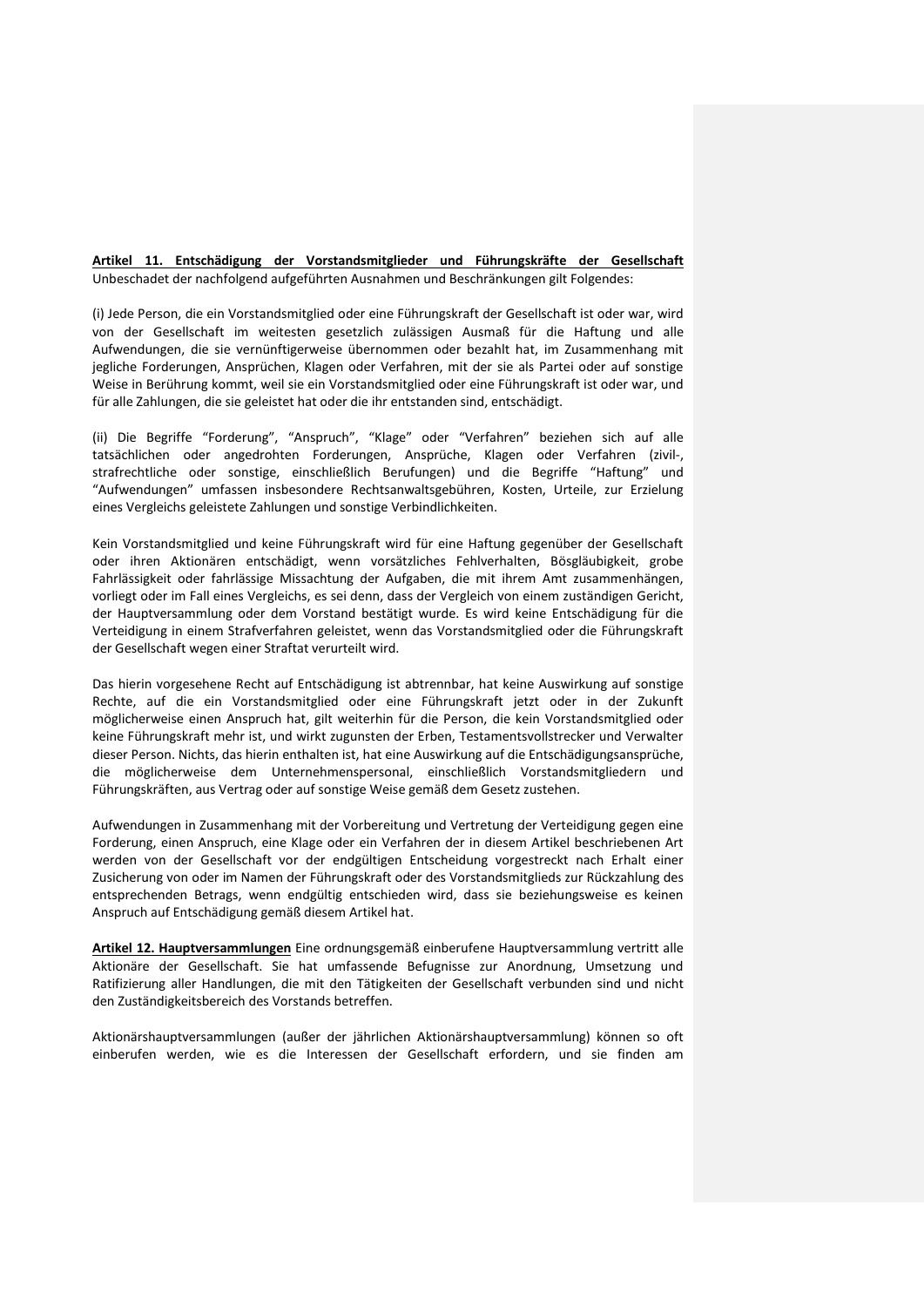Gesellschaftssitz in Luxemburg oder an jedem sonstigen Ort im Großherzogtum Luxemburg statt, der in der jeweiligen Einladung zur Hauptversammlung angegeben wird.

Der Vorstand ist verpflichtet, eine Aktionärshauptversammlung einzuberufen, wenn eine Gruppe von Aktionären, die mindestens ein Zehntel der ausgegebenen und ausstehenden Aktien vertreten, die Einberufung einer Aktionärshauptversammlung schriftlich beantragt, wobei auch die Tagesordnung der vorgeschlagenen Hauptversammlung angegeben werden muss.

Die Einberufungsmitteilung muss mindestens dreißig Tage vor dem Tag der Hauptversammlung im Recueil électronique des sociétés et associations ("RESA") und einer luxemburgischen Zeitung und in Medien, auf die man sich für die wirksame Verbreitung der Information an die allgemeine Öffentlichkeit im Europäischen Wirtschaftsraum vernünftigerweise verlassen kann und auf die schnell und ohne Diskriminierung zugegriffen werden kann, veröffentlicht werden. Wenn eine Hauptversammlung wegen mangelnder Beschlussfähigkeit vertagt wird, wird die Frist von dreißig (30) Tagen, sofern die Einberufungsvoraussetzungen erfüllt werden und kein neuer Punkt der Tagesordnung hinzugefügt wurde, auf eine Frist von siebzehn (17) Tagen verkürzt. Die Einberufungsmitteilung wird innerhalb der oben genannten Fristen den Mitgliedern des Vorstands und dem Abschlussprüfer (récviseur d"entreprises agréés) zugestellt.

Diese Mitteilung erfolgt durch die Post es sei denn die Aktionäre haben persönlich, ausdrücklich und in schriftlicher Form einer anderen Kommunikationsform zugestimmt.

In den Einberufungsmitteilungen müssen unter anderem das genaue Datum und der Ort der Hauptversammlung und die vorgeschlagene Tagesordnung enthalten sein. Darin müssen auch die Bedingungen für die Teilnahme und Vertretung bei der Versammlung aufgeführt sein.

Der Stichtag für Hauptversammlungen ist der 14.Tag um Mitternacht (24:00 Uhr) (luxemburgische Zeit) vor dem Datum der Hauptversammlung (der "Stichtag"). Die Halter von dematerialisierten Aktien dürfen an Aktionärsversammlungen nur dann teilnehmen und ihre Stimmrechte ausüben wenn sie die dematerialisierten Aktien am Stichtag halten. Die Aktionäre müssen die Gesellschaft über ihre Absicht, an der Hauptversammlung teilzunehmen, schriftlich per Post oder elektronisch spätestens an dem Tag informieren der in Einberufungsmitteilung festgelegt wurde und der der nicht vor Stichtag liegen darf.

Die den Aktionären in Zusammenhang mit einer Hauptversammlung zur Verfügung zu stellenden Unterlagen müssen zusammen mit der Einberufungsmitteilung ab dem Datum der ersten Veröffentlichung der Einberufungsmitteilung der Hauptversammlung auf der Unternehmenswebseite der Gesellschaft veröffentlicht werden gemäß dem luxemburgischen Recht. Aktionäre erhalten auf Wunsch eine Kopie der vollständigen und nicht gekürzten Texte die der Hauptversammlung unterbreiten werden sollen, entweder elektronisch oder am Sitz der Gesellschaft.

Aktionäre, die allein oder gemeinsam mindestens 5 % des gezeichneten Aktienkapitals der Gesellschaft besitzen (a) haben das Recht, Punkte auf die Tagesordnung der Hauptversammlung zu setzen und (b) haben das Recht, Entwürfe für Resolutionen zu Punkten, die auf der Tagesordnung der Hauptversammlung enthalten sind oder darin aufzunehmen sind, zu unterbreiten. Diese Rechte werden mittels eines schriftlichen Antrags der jeweiligen Aktionäre ausgeübt, der per Post oder elektronisch an die Gesellschaft gesendet wird. Dem Antrag muss eine Begründung oder ein Entwurf **Deleted:** Mémorial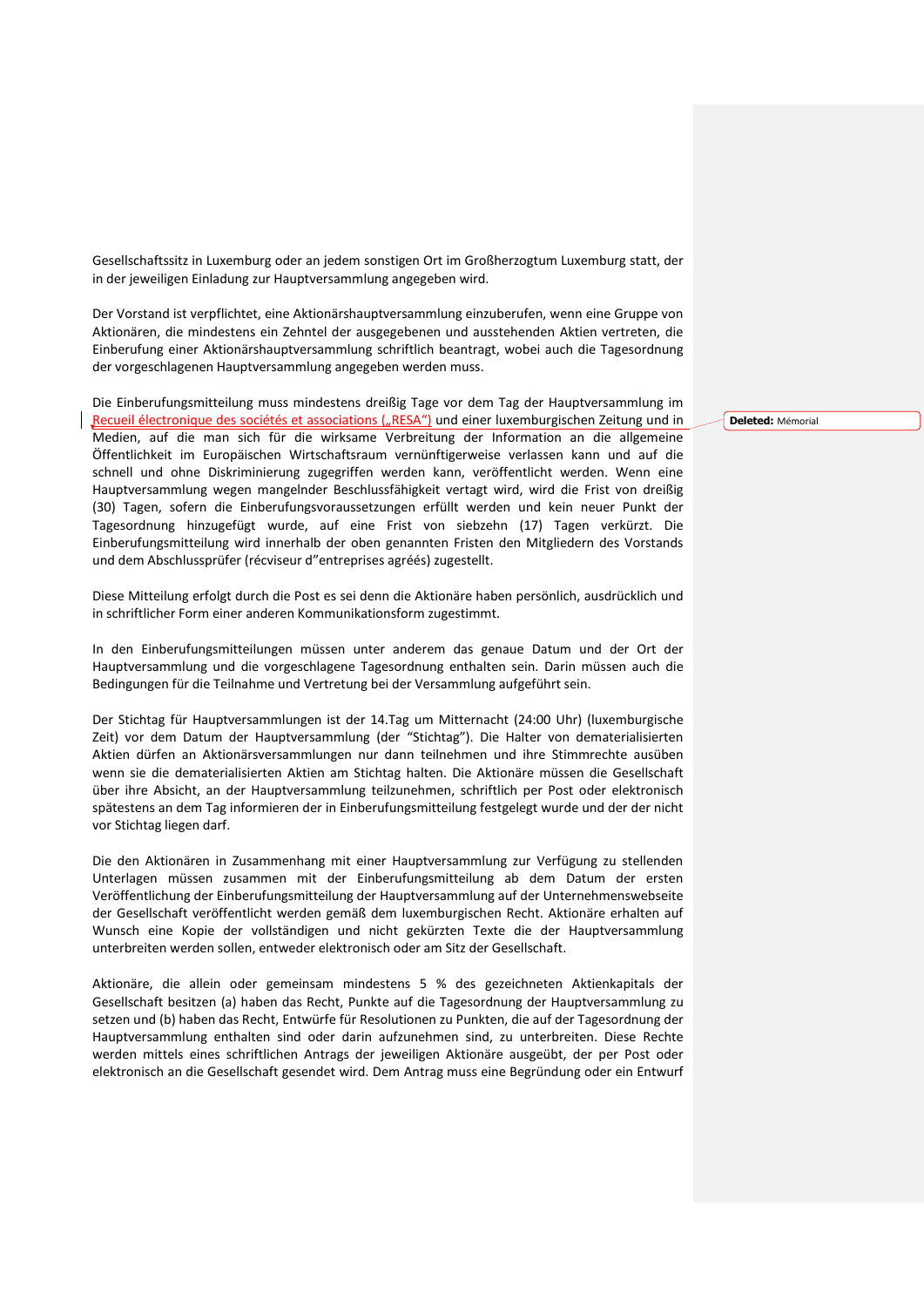für eine Resolution, die in der Hauptversammlung genehmigt werden soll, beigefügt werden und darin muss eine elektronische oder eine Postadresse angegeben werden, an die die Gesellschaft die Empfangsbestätigung des Antrags senden kann.

Jeder derartige Antrag von Aktionären muss spätestens am 22. Tag vor dem Datum der Hauptversammlung eingehen.

Den Vorsitz bei Hauptversammlungen übernimmt der Vorstandsvorsitzende oder der Geschäftsführende Vorsitzende. Wenn Vorstandsvorsitzende oder der Geschäftsführende Vorsitzende des Vorstands abwesend sind, wird der Vorsitz über die Hauptversammlung von dem ranghöchsten anwesenden Vorstandsmitglied übernommen.

Jeder Aktionär kann sich bei einer Hauptversammlung vertreten lassen, indem er eine schriftliche Vollmacht erteilt und die Bevollmächtigung per Post oder elektronisch an die Post- oder elektronische Adresse mitteilt, die in der Einberufungsmitteilung angegeben ist.

Bei der Organisation einer Hauptversammlung kann entschieden werden, dass Vorkehrungen getroffen werden, die es den Aktionären erlauben, elektronisch teilzunehmen, unter anderem mithilfe folgender Mittel: (i) Echtzeitübertragung der Hauptversammlung; (ii) zweiseitige Echtzeitkommunikation, die es den Aktionären ermöglicht, aus der Entfernung an der Hauptversammlung teilzunehmen; oder (iii) einen Mechanismus zur Stimmabgabe, ob vor oder während der Hauptversammlung, ohne dass ein Bevollmächtigter bei der Hauptversammlung physisch anwesend sein muss.

Es kann auch entschieden werden, dass Aktionäre ihre Stimme durch Korrespondenz aus der Entfernung in einer von der Gesellschaft vorgesehenen Form abgeben können, wobei folgende Informationen angegeben werden müssen:

- der Name, die Adresse und sonstige wichtige Informationen über den Aktionär,

- die Anzahl der Stimmen, die der Aktionär abgeben möchte, die Entscheidung für oder wider eines Tagesordnungspunkts oder eine Enthaltung,

- die Form der gehaltenen Aktien,

- die Tagesordnung der Hauptversammlung, einschließlich der Entwürfen der Resolutionen,

- nach dem Ermessen der Gesellschaft, die Möglichkeit, eine Stimme im Hinblick auf eine neue Resolution oder eine Änderung der Resolutionen, die während der Hauptversammlung oder von der Gesellschaft nach Einreichung des Stimmzettels vorgeschlagen werden, durch einen Bevollmächtigten abzugeben,

- die Frist, innerhalb der der Stimmzettel von oder im Namen der Gesellschaft erhalten werden muss, und

- die Unterschrift des Aktionärs.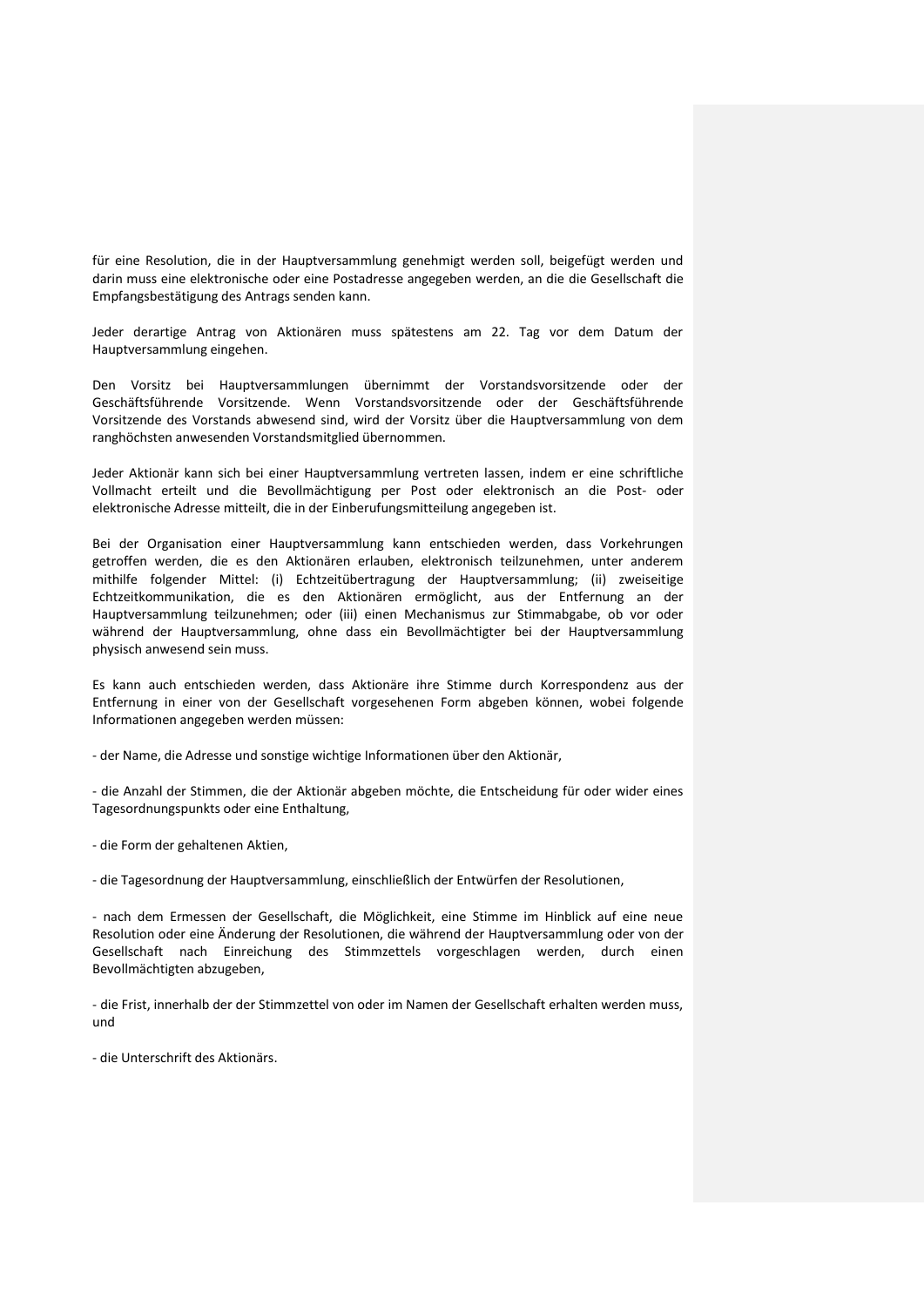Sobald die Stimmzettel bei der Gesellschaft eingehen, können sie weder zurückgenommen noch aufgehoben werden, außer dass in dem Fall, dass ein Aktionär unter den oben erwähnten Umständen einen Bevollmächtigten mit der Abgabe der Stimme beauftragt hat, der Aktionär die entsprechende Vollmacht aufheben kann oder in Bezug auf die jeweiligen Punkte durch eine schriftliche Mitteilung, wie in der Einberufungsmitteilung beschrieben, bis zu dem auf dem Stimmzettel bestimmten Datum neue Anweisungen zur Stimmabgabe erteilen kann.

Jeder Aktionär, der wie oben beschrieben an einer Hauptversammlung der Gesellschaft teilnimmt, gilt als anwesend, wird bezüglich der Beschlussfähigkeit mitgezählt und ist berechtigt, zu allen Punkten auf der Tagesordnung der Hauptversammlung seine Stimme abzugeben.

Die Gesellschaft kann Verordnungen und Vorschriften betreffend der Teilnahme von Aktionären an Hauptversammlungen gemäß dem luxemburgischen Recht annehmen, insbesondere in Bezug auf die Sicherstellung der Identifizierung von Aktionären und Bevollmächtigten und die Sicherheit der elektronischen Kommunikationen.

Wenn alle Aktionäre bei einer Hauptversammlung anwesend oder vertreten sind und erklären, dass sie über die Tagesordnung der Hauptversammlung informiert wurden, kann die Hauptversammlung ohne vorherige Mitteilung stattfinden.

**Artikel 13. Jahreshauptversammlung** Die Jahreshauptversammlung findet gemäß dem luxemburgischen Recht innerhalb von sechs Monaten nach dem Ende des Geschäftsjahres am Gesellschaftssitz oder an jedem anderen Ort im Großherzogtum Luxemburg, der in der Einberufungsmitteilung angegeben wird, statt.

Nach der Genehmigung der Jahresabschlüsse und der Konzernabschlüsse entscheidet die Hauptversammlung durch Sonderabstimmung über die Entlastung der Vorstandsmitglieder.

Hauptversammlungen außer der Jahreshauptversammlung können an den Tagen, zu den Uhrzeiten und an den Orten stattfinden, die in der Einberufungsmitteilung angegeben werden.

**Artikel 14. Mehrheit und Beschlussfähigkeit der Hauptversammlung** Bei Hauptversammlungen ist, außer bei einer außerordentlichen Hauptversammlung, die zur Änderung der Gesellschaftssatzung oder zur Abstimmung über Resolutionen, deren Annahme den Beschlussfähigkeits- und Mehrheitsvoraussetzungen für Satzungsänderungen unterliegt, einberufen werden, kein Quorum notwendig und die Resolutionen können unabhängig von der Anzahl an vertretenen Aktien durch einfache Mehrheit der abgegebenen Stimmen gefasst werden.

Bei einer außerordentlichen Hauptversammlung zur Änderung der Gesellschaftssatzung oder zur Abstimmung über Resolutionen, deren Annahmen den Beschlussfähigkeits- und Mehrheitsvoraussetzungen für Satzungsänderungen unterliegen, müssen für die Beschlussfähigkeit mindestens die Hälfte aller ausgegebenen und ausstehenden Aktien vertreten sein. Wenn dieses Quorum nicht vorhanden ist, kann eine zweite Hauptversammlung einberufen werden, für die keine Beschlussfähigkeitsvoraussetzung besteht. Damit die vorgeschlagenen Resolutionen von dieser Hauptversammlung angenommen werden und sofern gesetzlich nichts anderes vorgesehen wird, ist bei einer solchen Hauptversammlung eine Mehrheit von zwei Dritteln (2/3) der Stimmen der anwesenden oder vertretenen Aktionäre erforderlich, ohne dass die Enthaltungen gezählt werden.

**Deleted:** am ersten Dienstag im Mai jeden Jahres um 14:00 Uhr statt. Wenn dieser Tag ein gesetzlicher Feiertag in Luxemburg ist, findet die Jahreshauptversammlung am darauffolgenden Geschäftstag statt.